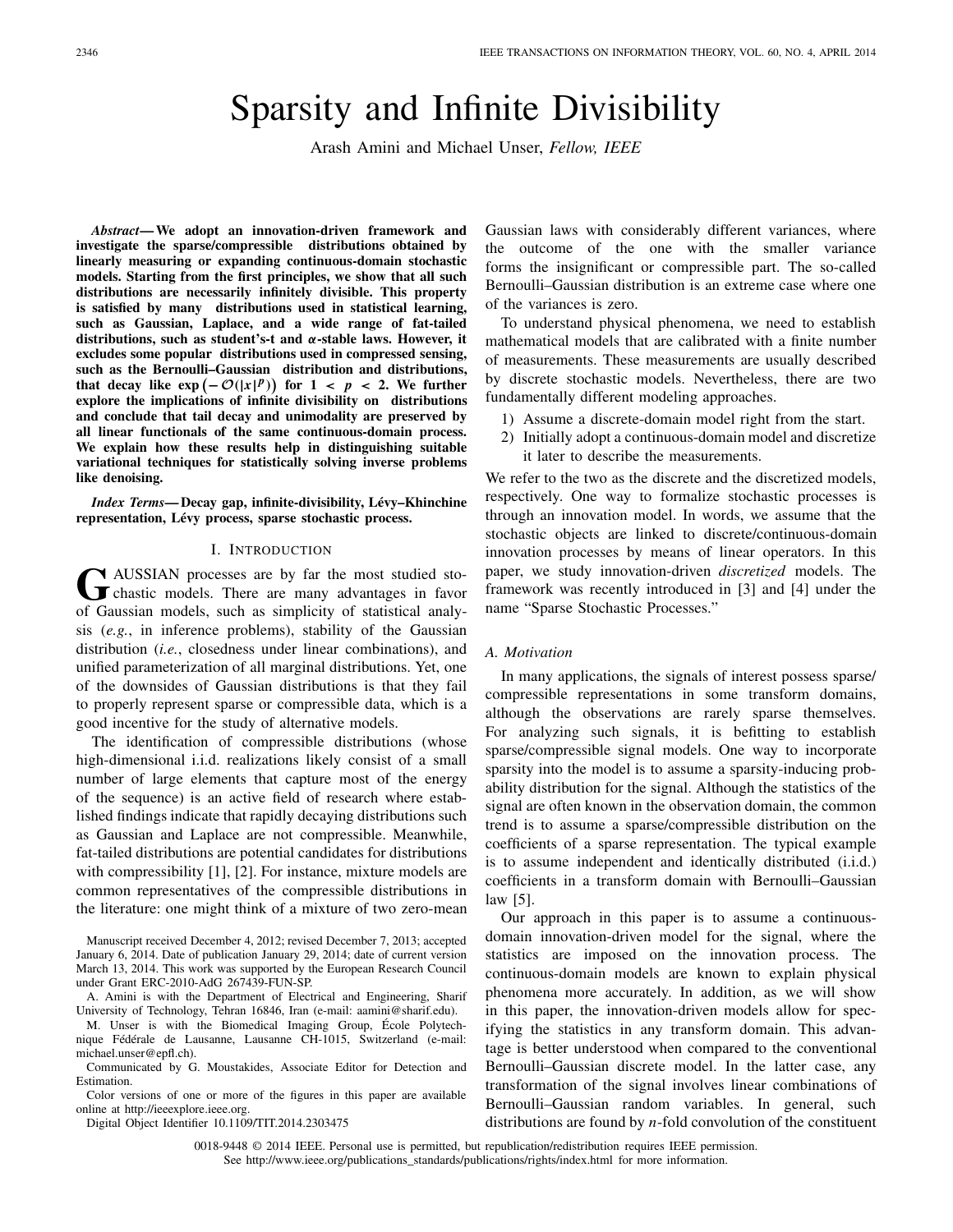density functions. However, in the case of innovation-driven models there is a direct way of expressing all such statistics based on the distribution of the innovation process. Particularly, it turns out that the statistics of the innovation process determine whether the process of interest has a sparse/compressible representation.

Let us assume that the structure of the process is such that it has a sparse/compressible representation in a given domain (*e.g.*, a continuous-domain wavelet transform). In order to represent a realization of the process based on a finite number of measurements, it is favorable to estimate the sparse wavelet coefficients. However, we need the probability laws of the coefficients in order to estimate them. In other words, unlike the previous scenario in which we assume the statistics of the sparse representation, we need now to *derive* them.

The knowledge about the distribution of the coefficients in the sparse representation can also be exploited in signalrecovery problems (*e.g.*, inverse problems) by devising statistical techniques such as maximum a posteriori (MAP) and minimum mean-square error (MMSE) methods. The common implementation of such statistical techniques is to reformulate them as variational problems in which we minimize a cost that involves the prior or posterior probability density functions (pdf). Thus, the shape of the pdf plays a significant role in the minimization procedure and, therefore, the recovery method.

In this paper, we maintain awareness of the analog perspective of the model while studying the sparse/compressible distributions that arise from innovation-driven models. Such models serve as common ground for the conventional continuousdomain and the modern sparsity-based models. In particular, we investigate the implications of these models in minimization problems linked with statistical recovery methods.

#### *B. Contribution*

To study innovation-driven processes, we introduce innovation processes formally. The approach towards these processes is based on observations through analysis functions rather than through conventional pointwise samples. It allows us to deduce the statistics of any linear functional of the innovation process (or observations through some arbitrary test functions). As starting point, we show in Proposition 1 that the observation of an innovation process through a rectangular window characterizes the whole process. The result can also be used to characterize innovation-driven processes, by mapping the observations onto the innovation process itself. The practical advantage is that this formulation lends itself to the derivation of statistics in any linear transform domain.

At first glance, it would seem that there is no obvious distinction between the discrete and discretized versions of innovation models. Nevertheless, we shall show in Theorems 2 and 3 that the discretized models are strictly embedded in the discrete family. The reason for this is that every probability distribution associated with linear measurements of a continuous-domain innovation model is necessarily *infinitely divisible* (id), while there is no such restriction on discrete-domain models. The key property is that infinite

divisibility, which is classically associated with Lévy processes [6], is preserved by linear transformations.

To highlight the implications of the discretized model, we focus on the tail behavior of probability density functions in Theorem 5. It is well-known that, among the family of id laws, Gaussian distributions have the fastest decay. Since the degree of sparsity/compressibility of a distribution is in inverse relation with its decay rate [1], all non-Gaussian members of the id family are sparser than the Gaussians. Therefore, distributions with super-Gaussian decay (*e.g.*, distributions with finite support such as the uniform distribution) cannot be id. As we shall show in Theorem 7, there is even a gap between the Gaussian rate of decay and the rest of the id family, in the sense that the non-Gaussian id pdfs cannot decay faster than  $e^{-\mathcal{O}(|x| \log |x|)}$ .

Besides the tail behavior, we study the unimodality and moment indeterminacy of id laws in Theorems 9 and 11. We shall show that linear transformations preserve these properties along with infinite divisibility.

## *C. Outline*

We address continuous-domain models in Section II. This includes the definition and characterization of innovation processes. In Section III, we deduce the infinite-divisibility property as a major consequence of adopting an innovationbased model. This property helps us characterize the set of admissible probability distributions. In Section IV, we cover some key properties that are shared among infinitely divisible distributions obtained from the model, such as unimodality and the state of decay of the tail.

#### II. STOCHASTIC FRAMEWORK

The notations in this paper are consistent with the previous works [3] and [4]. We denote the continuous-domain stochastic process which models a real/complex-valued physical phenomenon by  $s(x)$  for  $x \in \mathbb{R}^d$ . We assume that the process is the result of applying a linear operator on a continuous-domain innovation process. The innovation process is represented by w. The model presupposes the existence of a pair of operators  $L^{-1}$  and L with  $LL^{-1} = I$  (identity operator) that transform w to *s* and vice versa, respectively. The former is known as the *shaping* operator  $L^{-1}$  and the latter as the *whitening* operator L.

To discretize the continuous-domain process or to project it onto a Riesz basis (transform domain), we consider generalized sampling through sampling kernels (or dual frame)  $\psi_1, \ldots, \psi_K$ . The constraint on the kernels is that  $\phi_i = L^{-1*} \psi_i$ should have a finite  $L_p$  norm for certain values of  $p$ , where  $L^{-1*}$  refers to the adjoint of  $L^{-1}$ . We show in Fig. 1 the schematic of our stochastic model.

## *A. Characteristic Functionals*

Since the considered processes are not necessarily Gaussian, the first and second-order statistics (such as mean and covariance) are not sufficient to fully characterize them. The alternative used here is the so-called characteristic functional. It is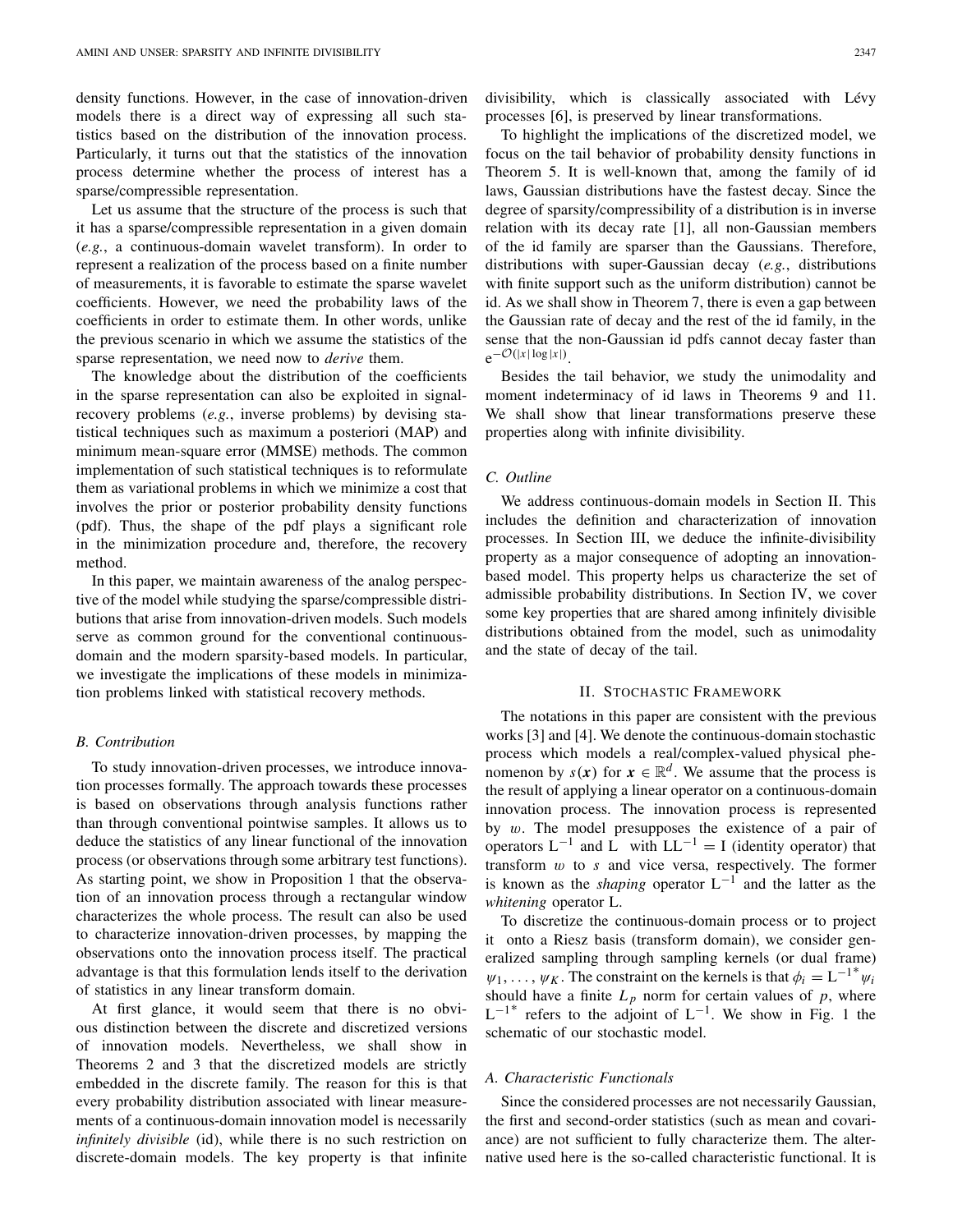

Fig. 1. Schematic of the stochastic framework.

conceptually the same as the characteristic function but it is associated with random processes rather than random variables [7]. For an arbitrary random process *z*, the characteristic conceptually the same as the<br>associated with random pr<br>ables [7]. For an arbitrary ra<br>functional  $\widehat{\mathcal{P}_z}$  is defined as

$$
\widehat{\mathscr{P}}_z(\psi) = \mathbb{E}\big\{e^{j\langle z,\psi\rangle}\big\},\tag{1}
$$

where  $\psi$  is a suitable test function and

$$
\widehat{\mathcal{P}}_z(\psi) = \mathbb{E}\{e^{j\langle z, \psi \rangle}\},\tag{1}
$$
\nsuitable test function and\n
$$
Z_{\psi} = \langle z, \psi \rangle = \int_{\mathbb{R}^d} z(\mathbf{x}) \psi(\mathbf{x}) d\mathbf{x}\tag{2}
$$

is a real/complex-valued random variable which is a linear functional of *z*. Note that the characteristic functional is indexed by test functions rather than scalars.

The specification of the input domain of a characteristic functional is part of its definition. For a process *z*, we denote the set of all valid test functions by  $\Xi_z$ . It is required that this set is a function space. This implies that linear combinations of elements in  $\Xi_z$  belong to  $\Xi_z$ . Hence, if  $\psi_1, \ldots, \psi_K \in \Xi_z$  and the set of all valid test functions by  $\Xi_z$ . It is required that this set is a function space. This implies that linear combinations of elements in  $\Xi_z$  belong to  $\Xi_z$ . Hence, if  $\psi_1, \dots, \psi_K \in \Xi_z$  and  $\omega_1, \dots, \omega_K$  is and  $\ddot{\phantom{0}}$  $\overline{\mathbf{1}}$ 

$$
\widehat{\mathscr{P}}_z \left( \sum_{k=1}^K \omega_k \psi_k \right) = \mathbb{E} \Big\{ e^{j \sum_{k=1}^K \omega_k Z_{\psi_k}} \Big\}
$$
  
\n
$$
= \int_{\mathbb{R}^K} P_{Z_{\psi_1} : Z_{\psi_K}} (x_1, \dots, x_K) e^{j \sum_{k=1}^K \omega_k x_k} \prod_{k=1}^K dx_k
$$
  
\n
$$
= \mathcal{F} \Big\{ P_{Z_{\psi_1} : Z_{\psi_K}} \Big\} (\omega_1, \dots, \omega_K), \tag{3}
$$

where  $\mathcal{F}\{\cdot\}$  represents the Fourier transform operator and  $p_{Z_{\psi_1}:Z_{\psi_K}}$  is the joint pdf of the linear observations of the process  $z: Z_{\psi_1}, \ldots, Z_{\psi_K}$ . Therefore, all finite-dimensional pdfs can be derived from the characteristic functional. The function spaces  $\Xi$  used in this paper are the intersection of two  $L_p$  spaces (functions with finite  $p$ -norm).

The main interest of characteristic functionals is that they provide a concise and rigorous way of defining stochastic processes. In brief, a functional  $\mathscr{P}_{z}$  for which  $\mathscr{P}_{z}(0) = 1$ The main interest of characteristic functionals is that they<br>provide a concise and rigorous way of defining stochastic<br>processes. In brief, a functional  $\hat{\mathcal{P}}_z$  for which  $\hat{\mathcal{P}}_z(0) = 1$ <br>and  $\hat{\mathcal{P}}_z(\sum_{k=1}^K \omega$  $\psi_k \in \Xi$ <sub>z</sub> corresponds to a unique random process *z*. More details about this fact are provided in Appendix A.

## *B. Innovation Process*

The innovation process (a.k.a. white noise) is a random object composed of i.i.d. constituents. A discrete-domain innovation process is simply a sequence of i.i.d. random variables that is completely characterized by its pdf, which can be arbitrary. By contrast, a continuous-domain innovation process is defined by its observations through test functions.

**Definition 1:** The process  $w$  is a continuous-domain innovation process if

- 1) (Stationarity) for any test function  $\varphi \in \Xi_w$  and arbitrary  $\tau_1, \tau_2 \in \mathbb{R}^d$ , the two random variables  $\langle w, \varphi(\cdot - \tau_1) \rangle$ and  $\langle w, \varphi(\cdot - \tau_2) \rangle$  have identical distributions.
- 2) (Independent atoms) for test functions  $\varphi_1, \varphi_2 \in \Xi_w$  with disjoint supports such that  $\varphi_1(x)\varphi_2(x) \equiv 0$ , the random variables  $\langle w, \varphi_1 \rangle$  and  $\langle w, \varphi_1 \rangle$  are independent.

The independent-atom property implies that, for  $\varphi_1$ ,  $\varphi_2 \in \Xi_w$  with disjoint supports, we should have that pendent-atom property imp<br> *A* isoint supports, we shour<br>  $\widehat{\mathcal{P}}_w(\varphi_1 + \varphi_2) = \widehat{\mathcal{P}}_w(\varphi_1) \widehat{\mathcal{P}}_w$ 

$$
\widehat{\mathscr{P}}_w(\varphi_1 + \varphi_2) = \widehat{\mathscr{P}}_w(\varphi_1) \widehat{\mathscr{P}}_w(\varphi_2). \tag{4}
$$

In Section III, we give a full characterization of continuousdomain innovation processes using the Gelfand–Vilenkin approach.

It is known that two Gaussian random variables are independent if and only if they are uncorrelated. Thus, for Gaussian innovation processes, it is common to express<br>the independent-atom property based on two orthogonal test<br>functions  $(\int \varphi_1(\mathbf{x})\varphi_2(\mathbf{x})d\mathbf{x} = 0)$  withou Gaussian innovation processes, it is common to express the independent-atom property based on two orthogonal test supports. The characteristic functional of a Gaussian innovation process with symmetric distribution is given by [8]

$$
\widehat{\mathscr{P}}_{w_g}(\varphi) = e^{-\frac{1}{2}\sigma_g^2 \|\varphi\|_2^2}.
$$
 (5)

This functional is well-defined for  $\varphi \in L_2$ . It satisfies the requirements of Definition 1 owing to the fact that  $\|\varphi(\cdot - \tau)\|_2 = \|\varphi\|_2$  and  $\|\varphi_1 + \varphi_2\|_2^2 = \|\varphi_1\|_2^2 + \|\varphi_2\|_2^2 +$  $2\langle \varphi_1, \varphi_2 \rangle$ .

#### *C. Linear Operators*

The linear operator L in Fig. 1 is the continuous-domain analog of the sparsifying matrix used in compressed sensing. Conversely, the inverse operator  $L^{-1}$  mixes the independent components of the innovation process to form specific correlation patterns. In order to formally define the application of  $L^{-1}$ on  $w$ , one might think of studying the effect of the operator on the realizations. Here, we concentrate on the characteristic functionals. The key to our study is the concept of adjoint operator which enables us to write

$$
S_{\psi} = \langle s, \psi \rangle = \langle L^{-1} w, \psi \rangle = \langle w, L^{-1^{*}} \psi \rangle = W_{\phi}, \qquad (6)
$$

where  $L^{-1*}$  is the adjoint operator of  $L^{-1}$  and  $\phi = L^{-1*}\psi$ . Hence, the characteristic functional of the process *s* can be expressed as

Expressed as

\n
$$
\widehat{\mathcal{P}}_s(\psi) = \widehat{\mathcal{P}}_w(L^{-1*}\psi) = \widehat{\mathcal{P}}_w(\phi).
$$
\nThis definition implies that the domain of  $\widehat{\mathcal{P}}_s$  is made up.

of those test functions  $\psi$  for which  $\phi = L^{-1} \psi \in \Xi_w$ . For existence considerations and the proper interpretation of *s* as a generalized process over tempered distributions  $(S')$ , it is important that the domains of both  $\mathcal{P}_{w}$  and  $\mathcal{P}_{s}$  include the Schwartz function space  $S$  (see Appendix A). This constrains  $L^{-1}$ <sup>\*</sup> to form a mapping from the Schwartz space to a subset of  $\Xi$ <sub>10</sub>. In this paper we assume that the operator L<sup>-1</sup> satisfies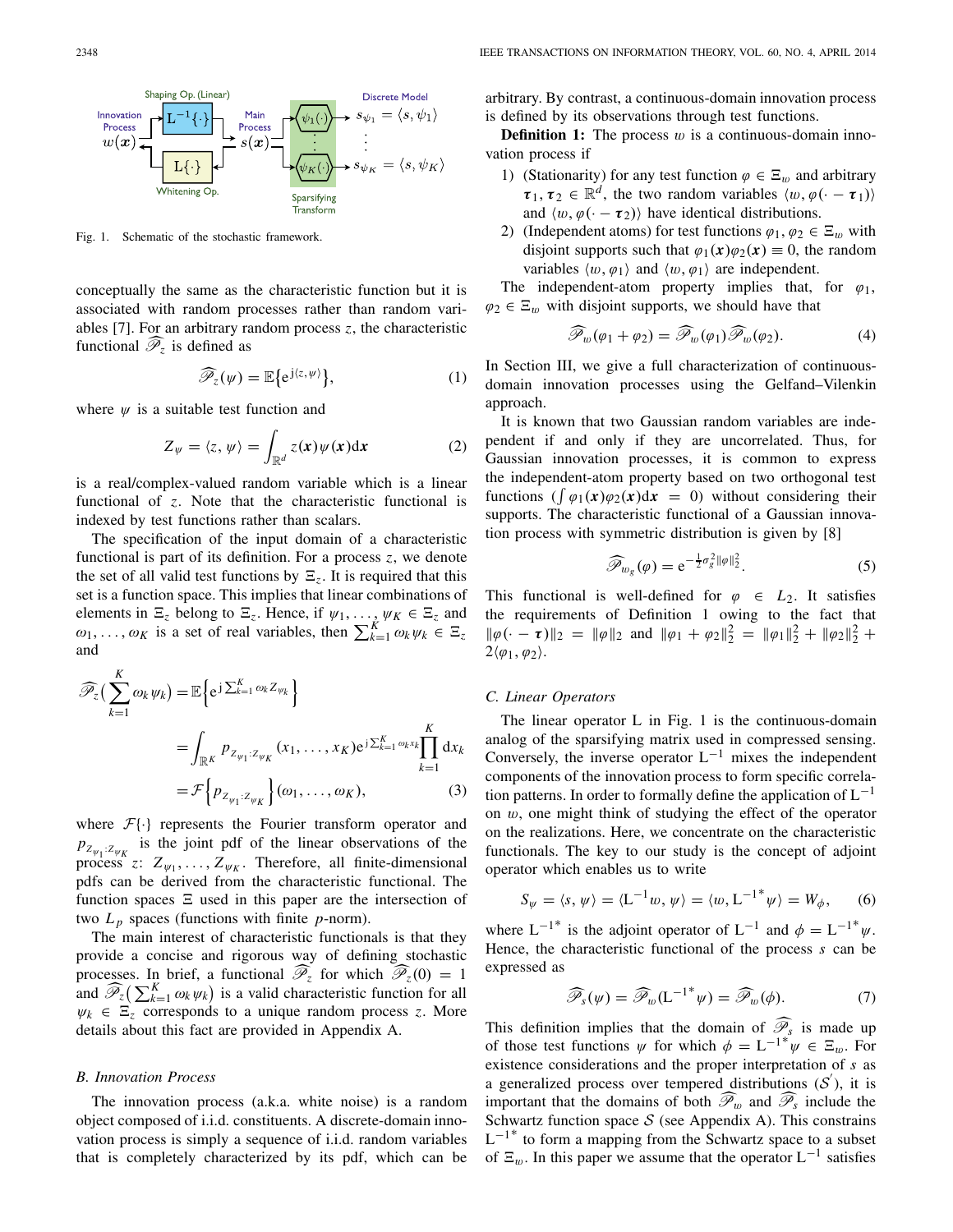the required admissibility properties. More details regarding the specification of suitable inverse operators can be found in [3] and [9].

It is worth mentioning that L needs not be uniquely invertible to have an acceptable shaping operator  $L^{-1}$ . The real requirement is that L has a finite-dimensional null space and  $L^{-1}$  is a right inverse of L that continuously maps  $S$ into  $\Xi_w$  [9]. Ordinary differential operators with constant coefficients are among examples of L that admit suitable rightinverses [10], [11]. For such operators,  $L^{-1}$  is an integral operator. The formalism also extends to the cases where the underlying system is unstable, which requires the imposition of suitable linear boundary conditions in order to enforce unicity. Linearity is of fundamental importance to the formulation and is embedded in the definition of *s* via the use of the adjoint operator  $L^{-1}$ <sup>\*</sup>.

#### *D. Discretization*

We use the term *discretization* for observations of the continuous-time process *s* through test functions (sampling kernels). We now explain two objectives of discretization.

1) Let us consider the expansion of the realizations of *s* in a Riesz basis, namely,  $\{\psi_i\}$ . The coefficients in the expansion are found as the inner products of *s* with the dual basis  $\{\psi_i\}$  as in namely,<br> *s* in<br>  $s_{\tilde{\psi}} = \sum$ 

$$
s_{\tilde{\psi}} = \sum_{i} \langle s, \psi_i \rangle \tilde{\psi}_i.
$$
 (8)

This suggests that the statistics of *s* would be encapsulated in the coefficients  $\langle s, \psi_i \rangle$ . In this scenario, the task of finding the coefficients and their statistics in a transform domain is referred to as discretization.

2) We are practically limited to sense physical phenomena through a finite number of measurements. The stochastic models that describe such phenomena are usually characterized by a set of parameters, and the measurements can be used to estimate these parameters. For instance, one might think of the optimal set of parameters as the one that best explains the statistics of the measurements. In many applications, the measurements are point samples or, more generally, linear samples of the physical phenomena by means of sampling kernels  $\psi_1, \ldots, \psi_K$ . In this context, the discretization procedure translates into linearly measuring the process. It might also involve an additive noise term.

In spite of different objectives, all discretizations are centered on the random variables  $s_{\psi_i} = \langle s, \psi_i \rangle$ . The definition of *s* restricts the kernels  $\psi_i$  to satisfy  $\phi_i = L^{-1} \psi_i \in \Xi_w$ . This guarantees the inclusion of the random variables  $s_{\psi_i}$  in the established framework by the way of the characteristic functional.

Our results in this paper do not depend on the choice of sampling kernels used in discretization, as long as they are admissible. However, certain kernels are preferable for the purpose of sparse representation. For the sake of simplicity, let us consider a hypothetical setting in which the  $s_{\psi_i}$  are i.i.d. If the distribution is also compressible, then we are

dealing with a linear transform domain with compressible i.i.d. coefficients, which is an ideal scenario for compressed sensing. In most cases, however, such a linear transformation does not exist. Instead, one may think of a linear transformation which best uncouples the coefficients. For instance, it is shown in [10] that, if L is a differential operator, then the generalized differences of uniform point samples of *s* have finite-length dependencies. Note that the generalized differences are linear functionals of the process and can be written in the form  $\langle s, \psi_i \rangle$ . In turn, the functions  $\phi_i = L^{-1} \psi_i$  are exponential splines associated with the differential operator L and are of finite support [12]. The relaxation of the i.i.d. property to finite-length dependencies is still useful because the sequence can be written as the union of a finite (but more than one) number of i.i.d. subsequences.

## III. INFINITE DIVISIBILITY

The main property of the measurements that we are going to explore is the infinite divisibility stated in Definition 2.

**Definition 2:** A random variable *X* (or its distribution) is said to be infinitely divisible if, for all positive integers *n*, we can write *X* as the sum of *n* independent and identically distributed (i.i.d.) random variables.

It is easy to check that the sum of *n* independent Gaussian random variables with mean  $\frac{\mu}{n}$  and variance  $\frac{\sigma^2}{n}$  is a Gaussian random variable with mean  $\mu$  and variance  $\sigma^2$ . Thus, all Gaussian random variables are infinitely divisible. The same argument can be extended to other stable distributions. Nevertheless, the stable distributions are only a small part of the id family. The complete family is characterized by the celebrated Lévy–Khinchine representation theorem in Section III-B.

In the following, we first show that the discretizations of an innovation process through rectangular test functions are infinitely divisible. Then, we characterize all id laws. This in turn characterizes the innovation processes. The final result of this section is that infinite divisibility is a general property that is shared by all linear measurements and is not restricted to rectangular test functions.

#### *A. Observations With Rectangular Windows*

To measure a process through a given test function, we should first make sure that the test function belongs to the associated function space. For the innovation process  $w$ , this requires the knowledge of the space  $\Xi_w$ . Although we postpone the exact identification of  $\Xi_w$  to Section III-D, we can already use the result that  $\Xi_w$  is the intersection of some  $L_p$  spaces, which certainly contains the intersection of all  $L_p$ spaces.

We first examine the unit rectangular test function  $rect(x)$ that takes the value 1 for  $x \in [0, 1]^d$  and 0 otherwise. Since this function is bounded and has finite support, it belongs to Ĵ,  $\bigcap_{p\geq 0} L_p(\mathbb{R}^d).$ 

**Lemma 1:** The random variable  $\langle w, \text{rect}\rangle$ , where w is an innovation process as specified in Definition 1, is infinitely divisible.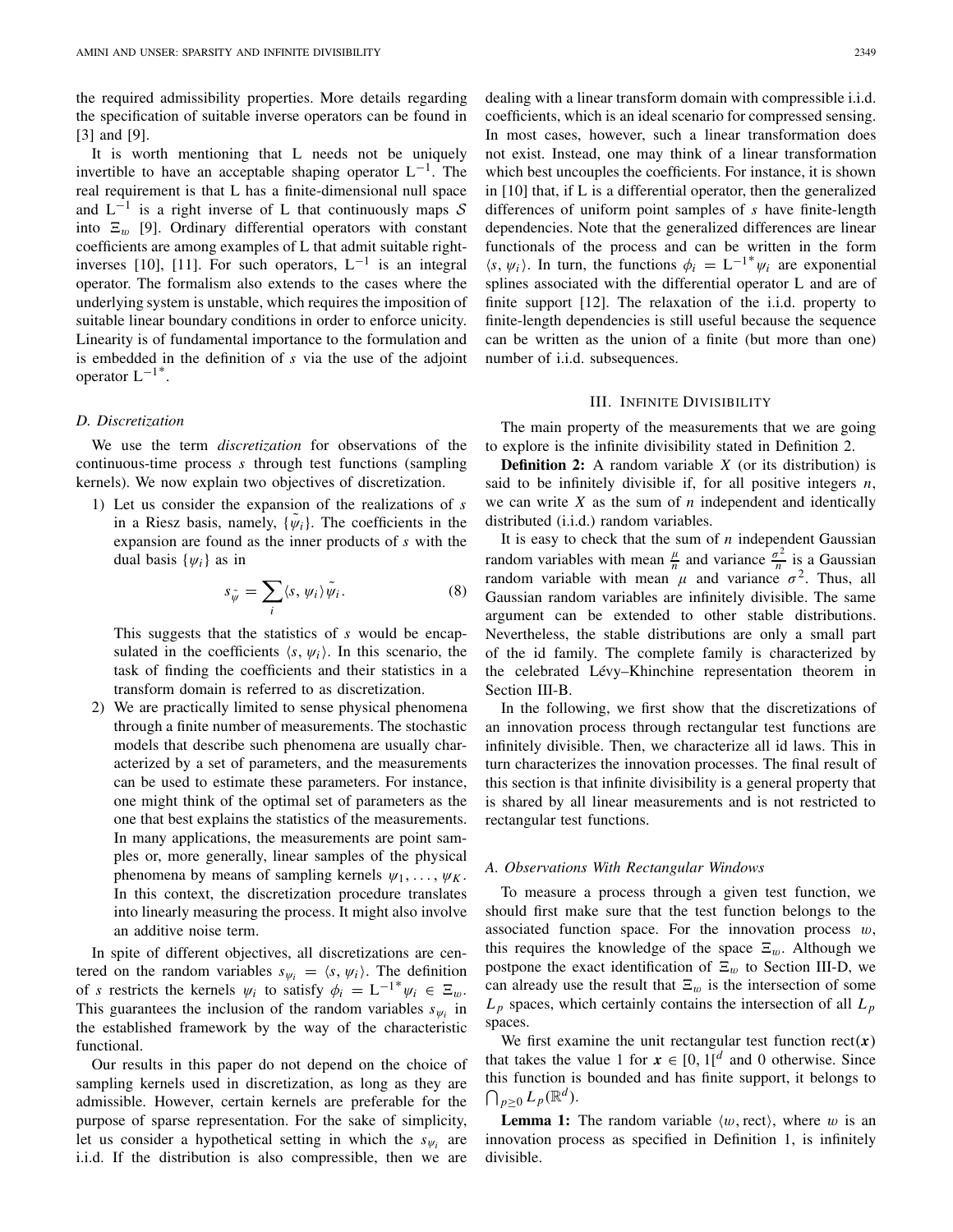*Proof:* A distinguishing property of the rectangular function is its refinablity given by  $\therefore$  A disting<br>s its refinablit<br>rect(*x*) =  $\sum$ 

rect(**x**) = 
$$
\sum_{i=0}^{n-1}
$$
rect( $nx_1 - i, x_2, ..., x_d$ ), (9)

where  $\mathbf{x} = (x_1, \ldots, x_d)$  and *n* is any positive integer. This implies that

that  
\n
$$
X = \langle w, \text{rect}\rangle
$$
\n
$$
= \sum_{i=0}^{n-1} \underbrace{\langle w(\mathbf{x}), \text{rect}(nx_1 - i, x_2, \dots, x_d) \rangle}_{X_i}.
$$
\n(10)

Note that the test functions  $rect(nx_1 - i, x_2, ..., x_d)$  for  $i = 0, \ldots, (n - 1)$  differ only by the shift parameter *i*. Moreover, they have disjoint supports. Hence, due to the stationarity and independent-atom property of the innovation process  $w$ , the random variables  $X_i$  are i.i.d. Consequently, for arbitrary *n*, we have a representation of *X* as the sum of *n* i.i.d. random variables, thus *X* is infinitely divisible.

#### *B. Characterization of id Distributions*

The concept of infinite divisibility was introduced and studied in the late 1920's and early 1930's by Finetti, Kolmogorov, and Lévy. The complete characterization of id distributions is given by the Lévy–Khinchine representation theorem.

**Theorem 1 (Lévy–Khinchine [6]):** The random variable *X* is infinitely divisible if and only if its characteristic function given by the Lévy-Khinchine represent<br> **Theorem 1 (Lévy-Khinchine [6]):**<br> *X* is infinitely divisible if and only if its<br>
has the form  $\hat{p}_X(\omega) = \exp(f(\omega))$  with **e** repr<br>**hine [**<br>*f* (ω))

$$
f(\omega) = j\theta\omega - \frac{\sigma^2}{2}\omega^2
$$
  
+ 
$$
\int_{\mathbb{R}\backslash\{0\}} (e^{j a \omega} - 1 - ja\omega 1_{|a| < 1}(a)) dV(a), \quad (11)
$$

where  $\mathbb{1}_{h(a) < 1}(a) = 1$  for  $\{a \mid h(a) < 1\}$  and 0 otherwise,  $\theta$ ,  $\sigma$ are constants, and *V* (the Lévy measure) is a positive measure that satisfies

$$
\int_{\mathbb{R}\setminus\{0\}} \min(1, a^2) \mathrm{d}V(a) < \infty. \tag{12}
$$

The function *f* in (11) is usually referred to as the *Lévy exponent*. Its finiteness implies that the characteristic function of an id random variable does not vanish. It is interesting to point out how three important properties of characteristic functions impact the Lévy exponent. an id random variable does<br>point out how three importanctions impact the Lévy export<br>1) Normalization:  $\hat{p}_X(0) = \int$ 

- 1) Normalization:  $\hat{p}_X(0) = \int_{\mathbb{R}} p_X(x) dx = 1$ . This implies that  $f(0) = 0$ , which is consistent with (11).
- 2) Since the characteristic function is the Fourier transform of a nonnegative distribution, we have that  $|\hat{p}_X(\omega)| \leq$  $\hat{p}_X(0)$ . This is equivalent to  $\Re\{f(\omega)\}\leq 0$ , with equality at  $\omega = 0$ .
- 3) Continuity:  $\hat{p}$  is the Fourier transform of a non-negative integrable distribution. Thus, it is continuous. This translates into  $f = \log \hat{p}$  being continuous as well.

Theorem 1 indicates that id distributions are uniquely characterized by the triplet  $(\theta, \sigma, V)$ . For instance, a Gaussian distribution with mean  $\mu_g$  and variance  $\sigma_g^2$  corresponds to the triplet ( $\mu_g$ ,  $\sigma_g$ ,  $V \equiv 0$ ). In fact, the term associated with the constant  $\sigma$  is usually regarded as the Gaussian term; this becomes even more evident in the Lévy-Itō decomposition of Lévy processes.

When the Lévy measure is symmetric, with  $V(I) = V(-I)$ for all measurable sets *I*, then the Lévy exponent admits the<br>
simplified form<br>  $f(\omega) = j\theta\omega - \frac{\sigma^2}{2}\omega^2 - \int (1 - \cos(a\omega))dV(a)$ . (13) simplified form

$$
f(\omega) = j\theta\omega - \frac{\sigma^2}{2}\omega^2 - \int_{\mathbb{R}\setminus\{0\}} \left(1 - \cos(a\omega)\right) dV(a). \tag{13}
$$

By Theorem 1 and Lemma 1, it follows that the characteristic function of  $\langle w, \text{rect} \rangle$  takes the generic form

$$
\hat{p}_{\langle w, \text{rect}\rangle}(\omega) = \widehat{\mathscr{P}}_w(\omega \text{ rect}) = e^{f(\omega)},\tag{14}
$$

where *f* is a valid Lévy exponent.

#### *C. Discretizations With General Windows*

So far, we have considered rectangular windows. Next, we study the implications of rectangular windows on more general test functions.

By employing the independent-atom and stationarity properties of the innovation process and the refinement formula is.<br>ying the independine<br>innovation process-<br>rect(x) =  $\sum$ 

$$
rect(x) = \sum_{k \in \{0, ..., n-1\}^d} rect(nx - k),
$$
 (15)

we conclude that

$$
k \in \{0, \dots, n-1\}^d
$$
  
include that  

$$
\widehat{\mathscr{P}}_w\big(\omega \operatorname{rect}(n\mathbf{x} - \mathbf{k})\big) = \big(\widehat{\mathscr{P}}_w(\omega \operatorname{rect})\big)^{\frac{1}{n^d}} = e^{\frac{f(\omega)}{n^d}}.
$$
 (16)

This allows us to further identify the value of  $\mathcal{P}_{w}$  for the This allows us to further identity the value of  $\mathcal{P}_w$  for the<br>general class of piecewise-constant functions of the form<br> $\varphi = \sum a_k \text{rect}(nx - k)$  such as<br> $\widehat{\mathcal{P}}_w(\omega \sum a_k \text{rect}(nx - k)) = \prod \widehat{\mathcal{P}}_w(\omega a_k \text{rect}(nx - k))$  $\mathcal{L}_{w}(\omega)$  rect(*n***x** − **k**) = { $\alpha$ <br>This allows us to further iden<br>general class of piecewise-co<br> $\varphi = \sum a_k \text{rect}(nx - k)$  such as allows us to further identify the value of  $\mathcal{P}_w$  for the same of the second constant functions of the form

$$
\widehat{\mathscr{P}}_w\left(\omega \sum_{k \in \mathcal{A}_K} a_k \operatorname{rect}(nx - k)\right) = \prod_{k \in \mathcal{A}_K} \widehat{\mathscr{P}}_w\left(\omega a_k \operatorname{rect}(nx - k)\right)
$$

$$
= e^{\frac{1}{n^d} \sum_{k \in \mathcal{A}_K} f(\omega a_k)},\tag{17}
$$

where  $A_K = \{-K, ..., K\}^d$  and  $a_k \in \mathbb{R}$  are arbitrary coefficients. In other words, the characterization of  $\langle w, \text{rect} \rangle$  results in the identification of  $\mathcal{P}_{w}$  over the set of *d*-dimensional piecewise-constant signals of finite support with corners at rational grid points.

These step functions can also be used to approximate other test functions; by increasing  $n$  and  $K$ , we make the step functions finer and wider in support, respectively.

**Proposition 1:** For a given test function  $\varphi \in \Xi_w$ , where  $E_w = L_{p_1} \cap L_{p_2}$  and  $|\varphi|^{p_i}$  is Riemann-integrable, we have that For a given test function  $\varphi$ <br>and  $|\varphi|^{p_i}$  is Riemann-integral<br> $\sum_{w} (\omega \varphi) = \exp \left( \int f(\omega \varphi(\tau)) \right)$ 

$$
\forall \omega : \widehat{\mathscr{P}}_w(\omega \varphi) = \exp\Big(\int_{\mathbb{R}^d} f\big(\omega \varphi(\tau)\big) d\tau\Big). \tag{18}
$$

*Proof:* The key idea is that, due to Riemann integrability of  $|\varphi|^{p_i}$ , it is possible to find a sequence of step functions  $\{\varphi_n\}_{n\in\mathbb{N}}$  such that  $|\varphi_n| \leq |\varphi|$  and  $\lim_{n\to\infty} \varphi_n = \varphi$ . For each realization of  $w$  like  $w_r$  we have that

$$
\langle w_r, \varphi \rangle = \lim_{n \to \infty} \langle w_r, \varphi_n \rangle. \tag{19}
$$

Therefore, the random variables  $W_{\varphi_n} = \langle w, \varphi_n \rangle$  converge to the random variable  $W_{\varphi} = \langle w, \varphi \rangle$ , almost surely. According to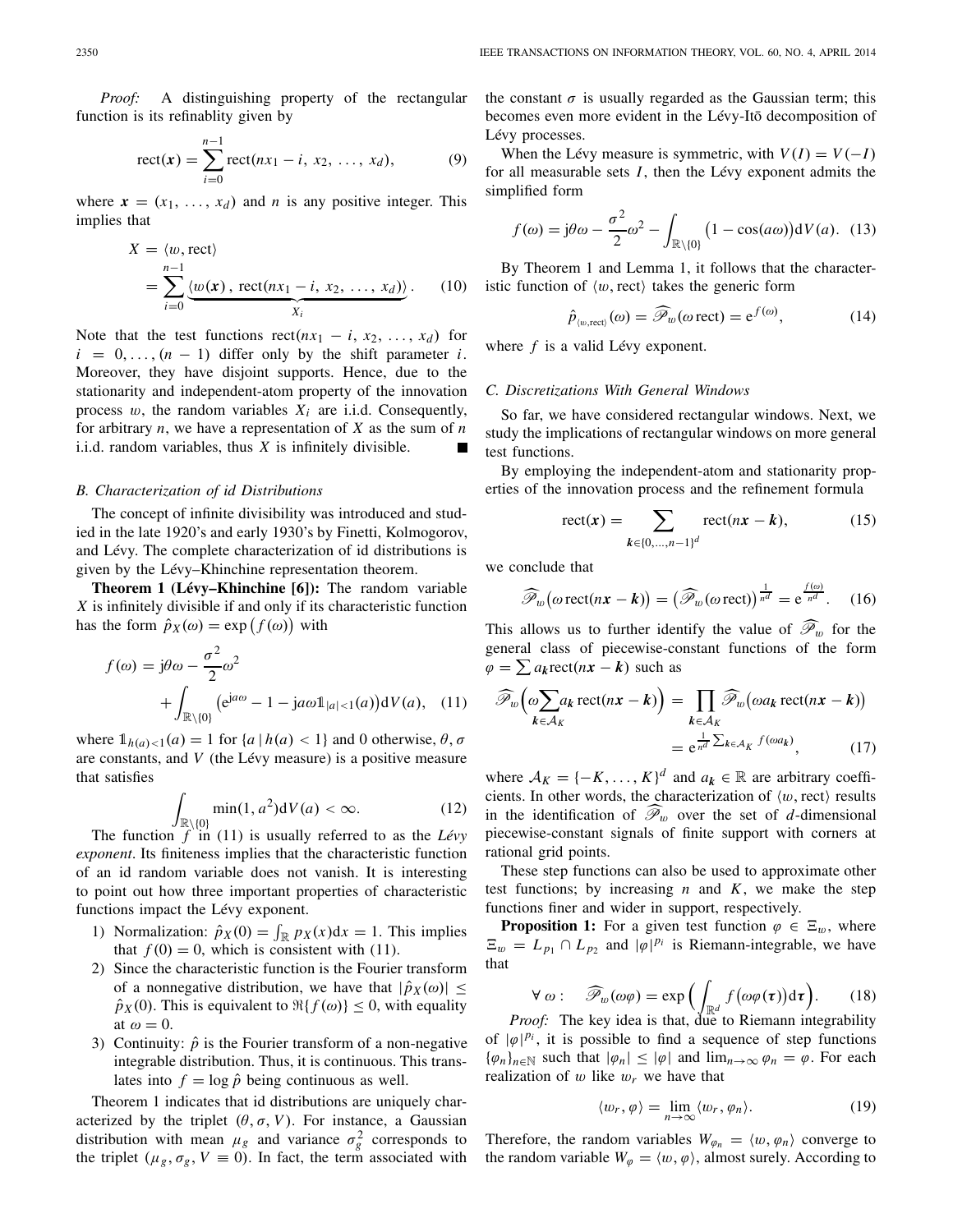Lévy's continuity theorem, a similar convergence result holds for the characteristic functions

$$
\hat{p}_{W_{\varphi}}(\omega) = \mathbb{E}\left\{e^{j\omega W_{\varphi}}\right\} = \lim_{n \to \infty} \mathbb{E}\left\{e^{j\omega W_{\varphi_n}}\right\}
$$
\n
$$
= \lim_{n \to \infty} \hat{p}_{W_{\varphi_n}}(\omega). \tag{20}
$$

Note that  $\hat{p}_{W_{\phi}}(\omega) = \mathscr{P}_{w}(\omega \phi)$  and, for step functions  $\varphi_n$ , we already know the validity of (18) from (17), so that  $w_{\phi}(\omega) = \widehat{\mathcal{P}}_w(\omega\phi)$  and, for step function (17), so the validity of (18) from (17), so the validity of (18) from (17), so the value of  $w(\omega\phi_n) = \exp\left(\int f(\omega\phi_n(\tau)) d\tau\right)$ 

$$
\widehat{\mathscr{P}}_w(\omega\varphi_n) = \exp\Big(\int_{\mathbb{R}^d} f\big(\omega\varphi_n(\tau)\big)\mathrm{d}\tau\Big). \tag{21}
$$

Hence,

$$
\mathscr{P}_{w}(\omega\varphi_{n}) = \exp\Big(\int_{\mathbb{R}^{d}} f(\omega\varphi_{n}(\tau))d\tau\Big).
$$
\n
$$
\widehat{\mathscr{P}}_{w}(\omega\varphi) = \lim_{n \to \infty} \exp\Big(\int_{\mathbb{R}^{d}} f(\omega\varphi_{n}(\tau))d\tau\Big)
$$
\n
$$
= \exp\Big(\lim_{n \to \infty} \int_{\mathbb{R}^{d}} f(\omega\varphi_{n}(\tau))d\tau\Big).
$$
\n(22)

The proof is completed by

$$
= \exp\left(\lim_{n\to\infty} \int_{\mathbb{R}^d} f(\omega\varphi_n(\tau)) d\tau\right). \tag{22}
$$
  
proof is completed by  

$$
\lim_{n\to\infty} \int_{\mathbb{R}^d} f(\omega\varphi_n(\tau)) d\tau = \int_{\mathbb{R}^d} f(\omega \underbrace{\lim_{n\to\infty} \varphi_n(\tau)}_{\varphi(\tau)}) d\tau, \tag{23}
$$

where we invoke the continuity of *f* and Lebesgue's dominated convergence theorem to justify the interchange of limits.<br>This requires the upperbound of Lemma 3 (Section III-D) on  $|f(\omega)|$  which implies an upperbound on  $\$ nated convergence theorem to justify the interchange of limits. This requires the upperbound of Lemma 3 (Section III-D) on  $\int_{\mathbb{R}^d} f\big(\omega \varphi_n(\boldsymbol{\tau})\big) \mathrm{d}\boldsymbol{\tau}$  in terms of some  $L_p$  norms of  $\varphi_n$ , and consequently, of  $\varphi$ .

One can check that (18) is consistent with previous assumptions regarding the rectangular window. In particular, the characteristic function of  $X = \langle w, \text{rect} \rangle$  predicted by (18) One can check that (18) is consistent that (18) is consistent to regarding the rectangul characteristic function of  $X$  is matches  $\hat{p}_X(\omega) = \exp(f(\omega))$ matches  $\hat{p}_X(\omega) = \exp(f(\omega))$ . Moreover, by setting  $\omega = 1$ in (18), we can interpret the result of Proposition 1 in terms of the characteristic functional by =  $\exp(f(\omega))$ <br>interpret the ristic functional<br> $\int_{w}(\varphi) = \exp(f)$ 

$$
\widehat{\mathscr{P}}_w(\varphi) = \exp\Big(\int_{\mathbb{R}^d} f(\varphi(\tau)) d\tau\Big). \tag{24}
$$

This form is multiplicative for disjointly supported test functions  $\varphi_1, \varphi_2$ , which guarantees the independent-atom property of the process. Conversely, Gelfand and Vilenkin proved in [8] that (24) is a valid characteristic functional over the space of smooth and compactly supported functions if and only if *f* is a valid Lévy exponent. In this work, we shall investigate the extent to which we can expand the class of test functions.

#### *D. Characteristic Functional Over*  $\Xi_w$

By defining a characteristic functional over some function space  $\Xi$ , we imply that the probability measure of the process is supported on the dual of  $\Xi$  (Appendix A). To highlight this point, let  $\hat{\Xi}$  be a strict subspace of  $\Xi$ . The definition of the characteristic functional over  $\Xi$  induces a definition over  $\hat{\Xi}$ . The latter definition results in an extension of the probability space to the algebraic dual of  $\hat{\Xi}$ , typically via the inclusion of new sets with probability measure zero. Therefore, it is desirable to base the definition of the characteristic functional on the largest-possible space, so as to maximally constrain the support of the probability measure.

**Definition 3:** The Lévy measure *V* is said to be  $(p_1, p_2)$ -bounded for  $0 \le p_1 \le p_2 \le 2$  if

$$
\int_{\mathbb{R}\setminus\{0\}} \min(|a|^{p_1}, |a|^{p_2}) \mathrm{d}V(a) < \infty. \tag{25}
$$

The concept of  $(p_1, p_2)$ -boundedness is to refine the  $(0, 2)$ boundedness imposed by (12) in order to better represent the properties of a given Lévy measure. As Lemma 2 indicates, a (*p*1, *p*2)-bounded measure is automatically (0, 2)-bounded.

**Lemma 2:** If  $0 \le q_1 \le p_1 \le p_2 \le q_2 \le 2$ , then,  $(p_1, p_2)$ boundedness of a measure *V* implies its  $(q_1, q_2)$ -boundedness.

*Proof:* By separately studying the cases of  $|a| \leq 1$  and  $|a| > 1$ , we can check that

$$
\min(|a|^{q_1}, |a|^{q_2}) \le \min(|a|^{p_1}, |a|^{p_2}).\tag{26}
$$

This yields

 $\cdot$ 

$$
\int_{\mathbb{R}\setminus\{0\}} \min(|a|^{p_1}, |a|^{p_2}) dV(a)
$$
\n
$$
\leq \int_{\mathbb{R}\setminus\{0\}} \min(|a|^{q_1}, |a|^{q_2}) dV(a) < \infty. \tag{27}
$$

The particular instance of Lemma 2 for  $q_1 = 0$  and  $q_2 = 2$ suggests that  $(p_1, p_2)$ -boundedness is a more restrictive property than the classical constraint (12).

In order to specify  $\Xi_w$ , we need to take into account the properties of the Lévy triplet  $(\theta, \sigma, V)$ . The concept of (*p*1, *p*2)-boundedness describes some properties of the Lévy measure  $V$ , such as the decay of its tail. We further refine this concept in Definition 4 by including the two other elements of the triplet.

**Definition 4:** We say that the pair  $(p_{\min}, p_{\max})$ , where  $0 \leq p_{\text{min}} \leq p_{\text{max}} \leq 2$ , bounds the Lévy triplet  $(\theta, \sigma, V)$ if

- 1) *V* is  $(p_{\text{min}}, p_{\text{max}})$ -bounded (see Definition 3),
- 2) 1  $\in$  [ $p_{\text{min}}$ ,  $p_{\text{max}}$ ] in case  $\theta \neq 0$  or *V* is asymmetric (no constraint when  $\theta = 0$  and *V* is symmetric), and
- 3)  $p_{\text{max}} = 2$  for  $\sigma \neq 0$  (no constraint for  $\sigma = 0$ ).

Similar to  $(p_1, p_2)$ -boundedness, it is easy to check that  $(0, 2)$  bounds all Lévy triplets. Furthermore, if  $(p_{\min}, p_{\max})$ bounds a given triplet, then all pairs of  $(q_{min}, q_{max})$  such that  $0 \leq q_{\text{min}} \leq p_{\text{min}} \leq p_{\text{max}} \leq q_{\text{max}} \leq 2$  bound the triplet as well.

The significance of Definition 4 is in identifying the  $L_p$ spaces whose intersection results in a valid function space  $\Xi_w$ for the domain of the characteristic functional. We show in Theorem 2 that, if  $(p_{min}, p_{max})$  bounds the Lévy triplet, then

$$
\Xi_w = L_{p_{\min}}(\mathbb{R}^d) \cap L_{p_{\max}}(\mathbb{R}^d)
$$
 (28)

is a suitable function space as the input domain of the characteristic functional of the innovation process. By convention, the limit case  $L_0$  denotes the space of bounded and compactly supported functions.

For  $0 \le q_{\min} \le p_{\min} \le p_{\max} \le q_{\max} \le 2$ , we have that  $L_{q_{\min}} \cap L_{q_{\max}} \subseteq L_{p_{\min}} \cap L_{p_{\max}}$ . Thus, the tighter bounding pair (*p*min, *p*max) on the Lévy triplet allows for a larger function space  $\Xi_w$ . Concretely, this means that by finding tight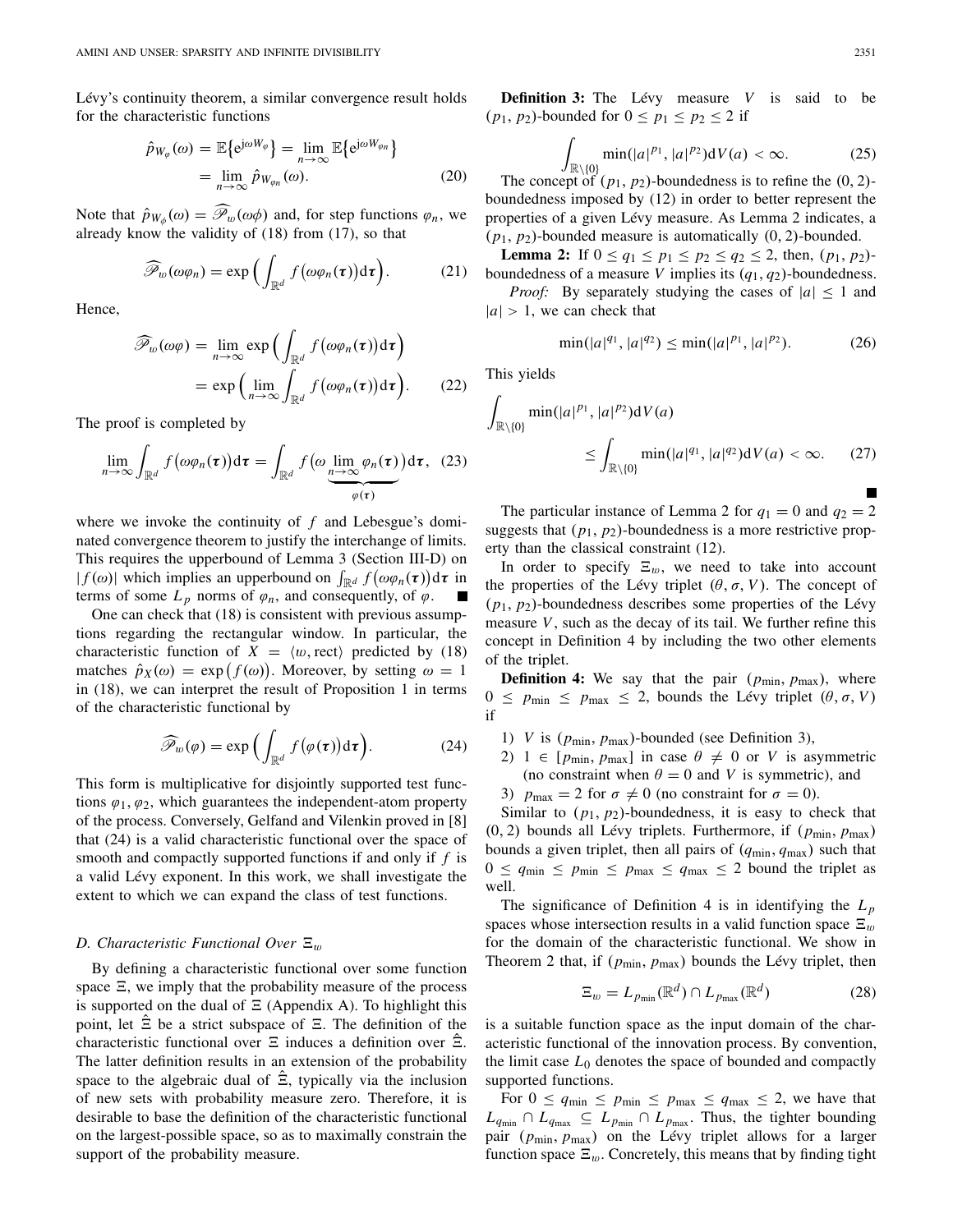bounding pairs for the Lévy triplet we get a better description of the properties of the innovation process.

In Theorem 2, we prove that the function space  $\Xi_w$  defined in (28) is a suitable domain for the characteristic functional of (24). Lemma 3, whose proof is given in Appendix B, is our main tool for establishing this fact.

**Lemma 3:** Let *V* be a (*p*1, *p*2)-bounded Lévy measure and define

$$
g(\omega) = \int_{\mathbb{R}\setminus\{0\}} \left( e^{ja\omega} - 1 - ja\omega 1_{|a| < 1}(a) \right) dV(a). \tag{29}
$$
\nhave that

\n
$$
|g(\omega)| \le \kappa_1 |\omega|^m + \kappa_2 |\omega|^M, \tag{30}
$$

We have that

$$
\left|g(\omega)\right| \leq \kappa_1 |\omega|^m + \kappa_2 |\omega|^M,\tag{30}
$$

where  $\kappa_1$  and  $\kappa_2$  are nonnegative constants. Here,  $(m, M)$  =  $(p_1, p_2)$  if *V* is symmetric, and  $m = \min(1, p_1)$  and  $M =$  $max(1, p_2)$  otherwise.

**Theorem 2:** Let *f* be a Lévy exponent characterized by the triplet  $(b, \sigma, V)$  and let  $(p_{\min}, p_{\max})$  be a pair that bounds the triplet. Then, the characteristic functional Let f be a Lévy exponent V) and let  $(p_{\min}, p_{\max})$  be <br>i, the characteristic function<br> $\sum_{w} (\varphi) = \exp \left( \int f(\varphi(\tau)) \right)$ 

$$
\widehat{\mathscr{P}}_w(\varphi) = \exp\Big(\int_{\mathbb{R}^d} f\big(\varphi(\tau)\big) d\tau\Big)
$$

is finite (well-defined) over  $\Xi_w = L_{p_{\text{min}}}(\mathbb{R}^d) \cap L_{p_{\text{max}}}(\mathbb{R}^d)$ .

*Proof:* Using the Lévy-Khintchine representation (11), we rewrite the exponent of the characteristic functional as

$$
\int_{\mathbb{R}^d} f(\varphi(\tau)) d\tau = j \frac{\theta \int_{\mathbb{R}^d} \varphi(\tau) d\tau}{r_1} - \frac{\frac{\sigma^2}{2} \int_{\mathbb{R}^d} \varphi^2(\tau) d\tau}{r_2} + \underbrace{\int_{\mathbb{R}^d} g(\varphi(\tau)) d\tau}_{r_3}.
$$
\n(31)

We establish finiteness for each of the terms contributing in (31).

- If  $\theta = 0$ , then  $T_1 = 0$ . For  $\theta \neq 0$ , Definition 4 implies that  $1 \in [p_{\min}, p_{\max}]$  or  $\varphi \in L_1(\mathbb{R}^d)$ . The inequality  $|T_1| \leq |\theta| \cdot \|\varphi\|_1$  confirms that  $T_1$  is finite.
- Similarly,  $\sigma = 0$  yields  $T_2 = 0$ ; thus, we assume  $\sigma \neq 0$ . Under this assumption, Definition 4 necessitates that  $p_{\text{max}} = 2$  or  $\varphi \in L_2(\mathbb{R}^d)$ . The finiteness of  $T_2$  is obtained by the inequality  $|T_2| \leq \frac{\sigma^2}{2} ||\varphi||_2^2$ .
- We prove the finiteness of  $T_3$  by applying Lemma 3. Note that the pair  $(p_{\text{min}}, p_{\text{max}})$  also satisfies the requirements of Lemma 3. This provides us with  $\varphi \in L_{p_{\text{min}}}(\mathbb{R}^d) \cap$  $L_{p_{\text{max}}}(\mathbb{R}^d)$  and

$$
|T_3| \le \kappa_1 \|\varphi\|_{p_{\min}}^{p_{\min}} + \kappa_2 \|\varphi\|_{p_{\max}}^{p_{\max}}.
$$
 (32)

#### *E. Infinite Divisibility of All Discretizations*

Our last contribution in this section is to show that all the measurements  $W_{\varphi} = \langle w, \varphi \rangle$  are infinitely divisible.

**Theorem 3:** Let  $(\theta, \sigma, V)$  be a Lévy triplet representing the Lévy exponent f and let  $\Xi_w$  and w be the corresponding function space and innovation process as defined in Theorem 2, respectively. For a given  $\varphi \in \Xi_w$ , define  $\mu_{\varphi}$  to be the measure describing the amplitude distribution of  $\varphi$ . Then, the random variable  $X_{\varphi} = \langle w, \varphi \rangle$  is infinitely divisible with the Lévy exponent

$$
f_{\varphi}(\omega) = \int_{\mathbb{R}^d} f(\omega \varphi(\tau)) d\tau, \qquad (33)
$$

which can be represented by the triplet 
$$
(\theta_{\varphi}, \sigma_{\varphi}, V_{\varphi})
$$
, where  
\n
$$
\begin{cases}\n\sigma_{\varphi} = \sigma \|\varphi\|_2 & (0, \text{ if } \sigma = 0), \\
V_{\varphi}(I) = \int_{a\tau \in I} dV(a) d\mu_{\varphi}(\tau) & (0 \notin I \subset \mathbb{R})\n\end{cases}
$$
\n(34)

Furthermore, except for  $\varphi \equiv 0$ ,  $V_{\varphi}$  is  $(p_1, p_2)$ -bounded if and only if *V* is  $(p_1, p_2)$ -bounded.

To facilitate reading of the paper, the proof is postponed to Appendix C. The main message in Theorem 3 is that all linear observations of an innovation-driven process (subject to the admissibility condition  $\varphi = L^{-1}^* \psi \in \Xi_w$ ) are infinitely divisible with roughly similar Lévy measures.

## IV. PROPERTIES OF INFINITELY DIVISIBLE DISTRIBUTIONS

In this section, we study properties of the id family such as decay and unimodality of the probability density functions. We also investigate their consequence on transform-domain statistics. Our approach is based on expressing various properties of the pdf in terms of the associated Lévy measure. As discussed in Section III, certain high-level properties of the Lévy measures are shared among different linear measurements of an innovation-driven process. The links between the Lévy measures and pdfs help us in establishing the implications that this has on the probability laws.

**Remark 1:** Let *X* be an infinitely divisible random variable with Lévy triplet  $(\theta, \sigma, V)$ , and *N* be a Gaussian random variable independent of *X* with mean  $\mu_g$  and variance  $\sigma_g^2$ . Then, the random variable  $X + N$  is also infinitely divisible with Lévy triplet  $(\theta, \sigma, V)$ , and N be a Gaussian random<br>variable independent of X with mean  $\mu_g$  and variance  $\sigma_g^2$ .<br>Then, the random variable  $X + N$  is also infinitely divisible<br>with the Lévy triplet  $(\theta + \mu_g, \sqrt{\sigma^2 + \sigma$ easily verified by stating the independence of *X* and *N* in the form  $\hat{p}_{X+N}(\omega) = \hat{p}_X(\omega)\hat{p}_N(\omega)$ . The main consequence is that the existence of an additive Gaussian noise does not change those properties of *X* that are related to its Lévy measure.

## *A. Decay Rate*

The id property is typically associated with slowly decaying pdfs. More specifically, it will be proved that Gaussian laws have the fastest rate of decay among id distributions. Thus, all distributions with super-Gaussian decay are necessarily non-id. However, a sub-Gaussian decay does not necessarily imply infinite divisibility. As we shall demonstrate, there is a decay-gap between the Gaussians and the rest of the id family.

We start our investigation by recalling a standard result in the theory of id laws.

**Theorem 4 (25.3 in [6]):** Let *V* be the Lévy measure of an infinitely divisible random variable *X*. Then, for all locally bounded functions  $g : \mathbb{R} \mapsto \mathbb{R}$  such that

$$
g(x + y) \le g(x)g(y), \quad \forall x, y \in \mathbb{R}, \tag{35}
$$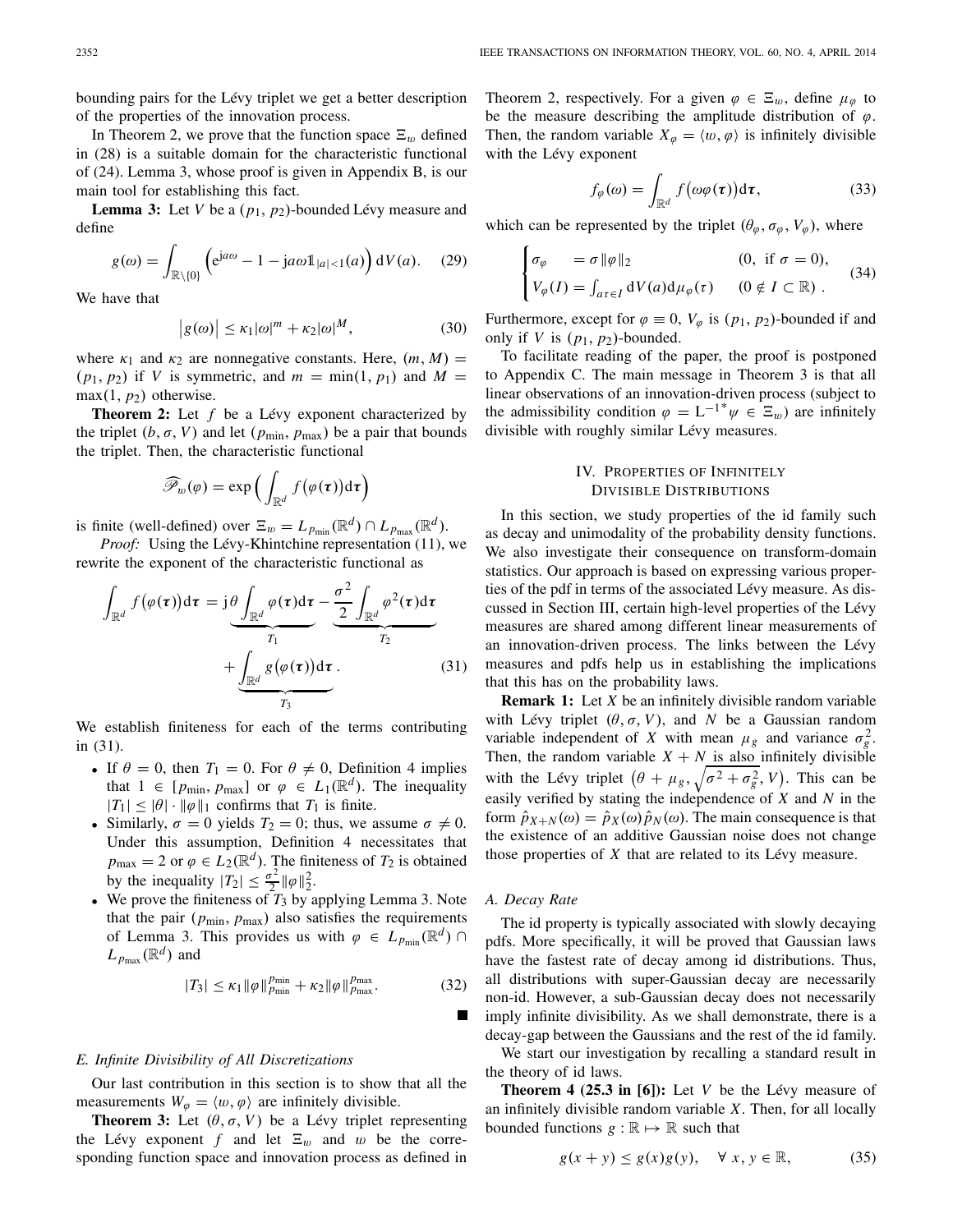we have that

The probability of the formula 
$$
\mathbb{E}_X\{g(x)\} < \infty \iff \int_{|a| \ge 1} g(a) \, \mathrm{d}V(a) < \infty.
$$
 (36)

The functions *g* satisfying (35) are called submultiplicative. They include all functions of the form  $g(x) = (1 + |x|)^{\delta_1}$  $(1 + \ln(1 + |x|))^{\delta_2} e^{\delta_3|x|^{\delta_4}}$ , where  $\delta_{1,2,3} \ge 0$  and  $0 < \delta_4 \le 1$ . In particular, Theorem 4 can be applied to investigate the existence of moments.

**Lemma 4:** Let *X* be an id random variable with Lévy measure *V*. Then, for all  $p \geq 0$ , moments.<br> **c**: Let *X* be an id<br>
Then, for all  $p \ge 0$ <br>  $p$   $\leftrightarrow$ 

$$
\mathbb{E}\{|X|^p\} < \infty \iff \int_{|a| \ge 1} |a|^p \mathrm{d}V(a) < \infty. \tag{37}
$$
  
*Proof:* The function  $g(x) = |x|^p$  does not satisfy the

requirement of Theorem 4. Therefore, we continue with

$$
\mathbb{E}\{|X|^p\} < \infty \iff \mathbb{E}\{1 + |X|^p\} < \infty
$$
\n
$$
\iff \mathbb{E}\{(1 + |X|)^p\} < \infty,\tag{38}
$$

where we used the inequalities

$$
1+|x|^p \le (1+|x|)^p \le 2^{p-1}(1+|x|^p).
$$

Now, the function  $g(x) = (1 + |x|)^p$  fulfills the requirement of Theorem 4. Thus, *<sup>p</sup>*} <sup>&</sup>lt; ∞ ⇐⇒

$$
\mathbb{E}\{|X|^p\} < \infty \Longleftrightarrow \int_{|a| \ge 1} (1+|a|)^p \mathrm{d}V(a) < \infty
$$
\n
$$
\Longleftrightarrow \int_{|a| \ge 1} |a|^p \mathrm{d}V(a) < \infty. \tag{39}
$$

**Theorem 5:** Let w be an innovation process and let *X* and  $X_{\varphi}$  be  $\langle w, \text{rect}\rangle$  and  $\langle w, \varphi \rangle$ , respectively, where  $0 \neq \varphi \in \Xi_w \cap \Xi$  $L_p \cap L_{\max(2,p)}$ . Then, we have that

$$
\mathbb{E}\{|X|^p\} < \infty \Longleftrightarrow \mathbb{E}\{|X_\varphi|^p\} < \infty. \tag{40}
$$

In a nutshell, Theorem 4 and Lemma 4 imply that the pdf and the Lévy measure of an id distribution have the same rate of decay of their tails. Theorem 5 states that *X* and  $X_{\varphi}$ are equivalent random variables in the sense of existence of moments. The additional restriction  $\varphi \in L_p \cap L_{\max(2,p)}$  is to ensure that the amplitude distribution measure  $\mu_{\varphi}$  has finite *p*th or both *p*th and second-order moments. The proof of Theorem 5 is postponed to appendix D. pth or both pth and second-order moments. The proof of<br>Theorem 5 is postponed to appendix D.<br>Our next step is to show that the linear observations of an<br>innovation process through test functions in  $\bigcap_p L_p$  all have

Our next step is to show that the linear observations of an the same fat-tail behavior.

**Lemma 5:** Let  $\Xi_w$  be the domain of the characteristic functional of an innovation process  $w$ . If the distribution of **Lemma 5:** Let  $\Xi_w$  be the domain of the characteristic functional of an innovation process w. If the distribution of  $X_{\bar{\varphi}} = \langle w, \bar{\varphi} \rangle$  for a given  $\bar{\varphi} \in \bigcap_p L_p \setminus \{0\}$  is fat-tailed with  $\lim_{|x| \to \infty} |x|^p \mathbb{P}(|X_{\bar{\varphi}}| > |x|) \in ]0, \infty[$  for some  $p > 0$ , then, functional of an innovation process  $w$ .<br>  $X_{\bar{\varphi}} = \langle w, \bar{\varphi} \rangle$  for a given  $\bar{\varphi} \in \bigcap_p L_p \setminus \lim_{|x| \to \infty} |x|^p \mathbb{P}(|X_{\bar{\varphi}}| > |x|) \in ]0, \infty[$  f<br>
the distribution of  $\langle w, \varphi \rangle$  for all  $\varphi \in \bigcap$ the distribution of  $\langle w, \varphi \rangle$  for all  $\varphi \in \bigcap_{p} L_p \setminus \{0\}$  is fat-tailed with the same decay rate  $|x|^{-p}$ . Moreover, the addition of Gaussian noise to the measurement does not change the fattail property.

*Proof:* First note that, due to Theorem 3, all the random variables  $\langle w, \varphi \rangle$  are infinitely divisible. Let *X*,  $X_{\bar{\varphi}}$ , and  $X_{\varphi}$  denote the random variables  $\langle w, \text{rect}\rangle$ ,  $\langle w, \bar{\varphi} \rangle$ , and  $\langle w, \varphi \rangle$ , respectively. Then, the condition  $0 < \lim_{|x| \to \infty} |x|^p$  $\mathbb{P}(|X_{\bar{\varphi}}| > |x|) < \infty$  (fat-tail property of  $X_{\bar{\varphi}}$ ) indicates that  $\mathbb{E}\{|X_{\bar{\varphi}}|^r\}$  is finite for all  $0 < r < p$  and is infinite for  $r \geq p$ . Recalling Theorem 5, we conclude that  $\mathbb{E}\{|X|^r\}$  and, therefore,  $\mathbb{E}\{|X_{\varphi}|^r\}$ , are finite for  $0 < r < p$  and infinite for  $r \geq p$ . Thus,  $X_{\varphi}$  is also fat-tailed with the same decay rate  $|x|^{-p}$ .

The effect of an additive Gaussian noise is cast in the Gaussian parameter  $\sigma$  of the Lévy triplet. Lemma 4 shows that the fat-tail property is solely determined by the Lévy measure.

Compressible distributions are closely related to fat-tailed distributions [1], [2]. In fact, Lemma 5 states that the compressibility of a linear observation is a property that is inherited from the innovation process and is independent of how it is measured or expanded.

**Illustration 1:** Let us consider the recovery of compressible vectors from noisy linear measurements. For this purpose, let **x** be an i.i.d. random vector with a fat-tailed distribution and let  $y = Ax + n$  be the measurements, where A is a known sensing matrix and **n** stands for a vector of white Gaussian noise with variance  $\sigma_n^2$ . In our framework, this problem can reflect the discretization of a continuous-domain process where **A** and **x** correspond to the discretizations of  $L^{-1}$ and the innovation process, respectively. An example of such discretization can be found in [13]. For the sake of simplicity, we focus on the MAP estimator which is known to take the form

$$
\hat{\mathbf{x}} = \arg\min_{\mathbf{x}} \frac{1}{2\sigma_n^2} \|\mathbf{y} - \mathbf{A}\mathbf{x}\|_2^2 + J(\mathbf{x}), \quad (41)
$$
  
where  $J(\mathbf{x}) = -\log px(\mathbf{x}) = -\sum_i \log px(x_i)$ . The common

sparsifying penalty term used in compressed sensing is  $J(\mathbf{x}) =$ where  $J(\mathbf{x})$ <br>sparsifying<br> $\|\mathbf{x}\|_1 = \sum$  $\|\mathbf{x}\|_1 = \sum_i |x_i|$  which is obtained for **x** vectors following a Laplace distribution. Several authors have pointed out that the Laplace distribution is by no means sparse or compressible. Furthermore, the classical least-square estimator outperforms the MAP estimator under Laplace distributions [10].

For fat-tailed distributions of **x**, the penalty term  $J(\mathbf{x})$  is Furthermore, the classical least-square estimator outperforms<br>the MAP estimator under Laplace distributions [10].<br>For fat-tailed distributions of **x**, the penalty term  $J(\mathbf{x})$  is<br>of the form  $\sum_i \Psi(x_i)$  with  $\Psi(x) = \mathcal{O}(\$ fundamentally different from |*x*|. Nevertheless, the penalty term  $log(.)$  can be regarded as an  $\ell_1-\ell_0$  relaxation [14] and is useful in image recovery [15]. Moreover, for fat-tailed distributions, the MAP estimator is a biased but still fair approximation of the Bayesian (posterior mean) estimator [10].

As the rate of decay of the tail of a distribution increases (faster decay), it becomes less compressible. One of the properties of the id family is that the Gaussian distributions are the least-compressible members. In fact, Gaussian distributions are somewhat isolated members, not only because of their extreme rate of decay, but also due to a gap between their rate of decay and that of the rest of the family. Theorem 6 paves the road for specifying this gap.

**Theorem 6 (26.1 in [6]):** Let *X* be an id random variable<br>
rresponding to a Lévy measure *V*. Define<br>  $c = \inf \{a > 0 : S_V \subseteq \{x : |x| \le a\} \},$  (42) corresponding to a Lévy measure *V*. Define

$$
c = \inf \Big\{ a > 0 : \ S_V \subseteq \{ x : \ |x| \le a \} \Big\},\tag{42}
$$

where  $S_V$  denotes the support set of the Lévy measure *V*. We also allow  $c$  to take the values 0 and  $\infty$ . Then, for the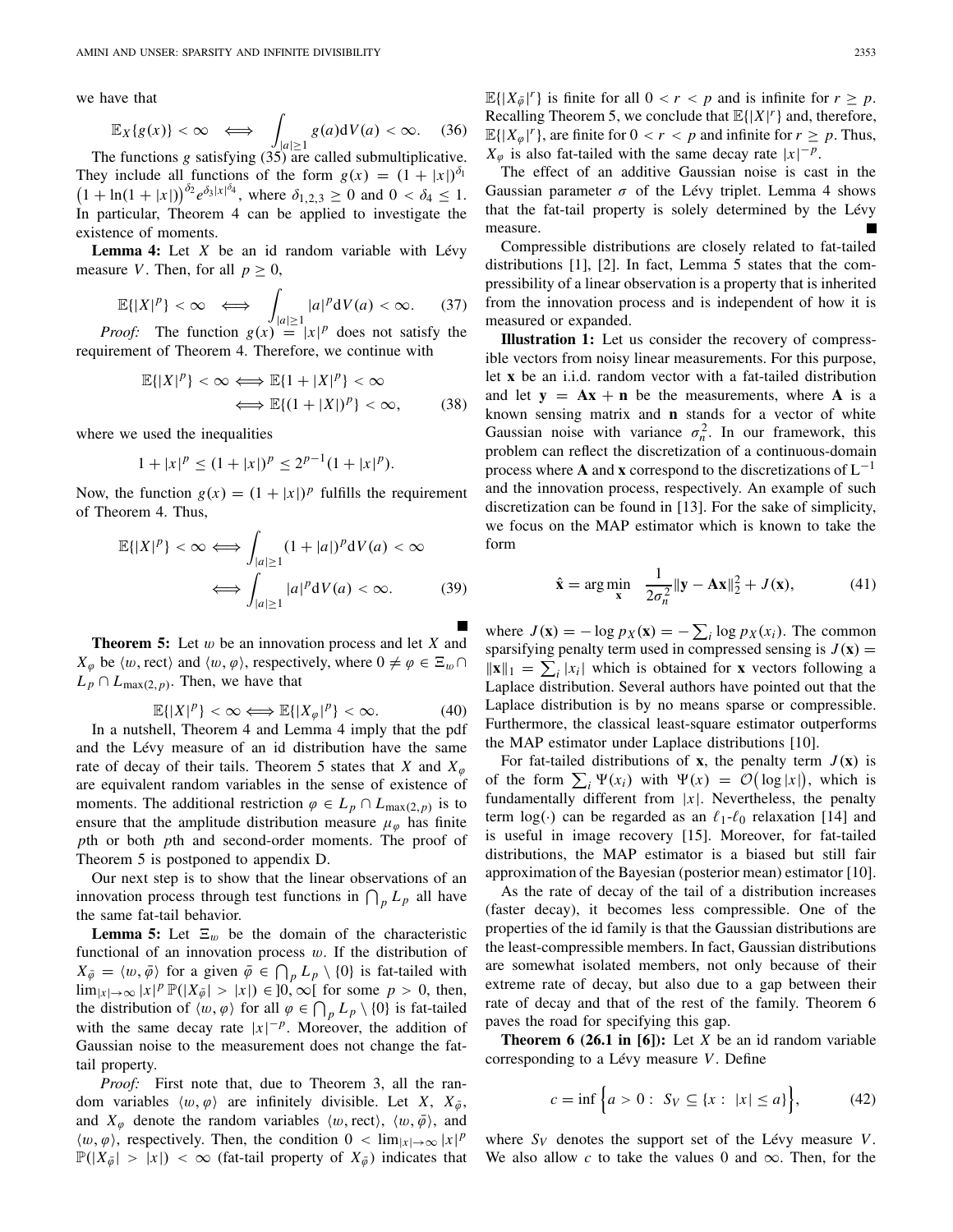

Fig. 2. Identification of id distributions with respect to their tail probabilities Gumbel<br>Fig. 2. Identification of id distributions with respect to their tail probabilities<br>in the form of  $\exp(-\mathcal{O}(|x|^\alpha(\log|x|)^\beta))$ . Examples include ( $\alpha = 2$ ,  $\beta = 0$ ) for Gaussians; ( $\alpha = 1, \beta = 0$ ) for Laplace, hyperbolic and Gumbel distributions; ( $\alpha = 0, \beta = 1$ ) for all the fat-tailed laws; ( $\alpha = 0, \beta = 2$ ) for log-normal distributions; and ( $\alpha = 1, \beta = 1$ ) for all id laws with non-zero but finitely supported Lévy measures. The only id distributions in the shaded area are Gaussians.

super-exponential moments, we have that

$$
\begin{array}{ll}\n0 < \alpha < \frac{1}{c} : & \mathbb{E}_X \{ e^{\alpha |x| \log |x|} \} < \infty, \\
\frac{1}{c} < \alpha : & \mathbb{E}_X \{ e^{\alpha |x| \log |x|} \} = \infty. \\
\frac{1}{c} < \mathbb{E}_X \{ e^{\alpha |x| \log |x|} \} = \infty.\n\end{array} \tag{43}
$$

**Theorem 7:** The only id distributions that decay faster than  $e^{-O(|x| \log |x|)}$  are the Gaussians. **Proof:** A tail decaying faster than exp ( $P[162]$ )<br>Proof: A tail decaying faster than exp ( $P[162]$ ) se.<br>Iecav faster t

− *O*(|*x*| log |*x*|) implies that all super-exponential moments  $\mathbb{E}_{X} \{e^{\alpha|x| \log |\bar{x}|}\}$  are finite. By using the result of Theorem 6, this implies that  $\frac{1}{c} = \infty$ , where *c* is defined in (42). Thus, we shall have  $\vec{c} = 0$ , which confirms that *V* is supported only at {0}. Besides, note that {0} is excluded in all the integrals involving *V*. Hence, such a *V* is effectively equivalent to the zero measure. Evidently, an id distribution with zero Lévy measure is a Gaussian distribution (see Section III-B). Evidently, an id distribution with zero Lévy measure is a<br>Gaussian distribution (see Section III-B).<br>**Illustration 2:** Let us consider the pdfs that have a rate<br>of decay of the form  $\exp(-\mathcal{O}(|x|^{\kappa}))$ . The Gaussian and

**Illustration 2:** Let us consider the pdfs that have a rate Laplace distributions are id examples that correspond to  $\kappa = 2$ and  $\kappa = 1$ , respectively. However, Theorem 7 states that the pdfs corresponding to  $1 < \kappa < 2$  are not infinitely divisible (the gap). For a better understanding of this result, we revisit the MAP estimator of Illustration 1. It is well-known that, for Gaussian and Laplace distributions of  $\mathbf{x}$ , the penalty term  $J(\mathbf{x})$ (the gap). For a better understanding of the MAP estimator of Illustration 1. It is v Gaussian and Laplace distributions of **x**, then (41) transforms into  $\mathcal{O}(\|\mathbf{x}\|_2^2)$  and  $\mathcal{O}(\|\mathbf{x}\|_2^2)$  $\|\mathbf{x}\|_2^2$  and  $\mathcal{O}(\|\mathbf{x}\|_1)$ , respectively. A simple consequence of the gap in the decay of the tail of id distributions is that penalty terms of the form  $\|\mathbf{x}\|_p^p$  for  $1 < p < 2$  are not allowed. We illustrate this gap in Fig. 2.

### *B. Unimodality*

The modes of a real-valued function are the points at which the function attains its local maxima or minima. A pdf is unimodal if it has a unique local maximum and no local minima. In words, a unimodal pdf is decreasing on the right side of its mode and increasing on its left side. Unimodality is useful in optimization problems such as MAP.

Here, we want to show that the unimodality of the pdf is a property that is inherited from the innovation process. Similar to the decay of the tail, we investigate the implications of the Lévy measure on the pdf in terms of unimodality.

**Definition 5 ([16]):** A measure *V* is said to be unimodal with mode  $a_0$  if it can be expressed as

$$
V(da) = c\delta_{a_0}(da) + v(a)da,\tag{44}
$$

where *c* is a nonnegative real number,  $\delta_{a_0}$  is Dirac's delta function supported at  $a_0$ , and v is an increasing function on  $]-\infty$ , *a*<sub>0</sub>[ and decreasing on ]*a*<sub>0</sub>,  $\infty$ [.

We use Theorem 8 proved in [17] as the main tool for connecting the unimodality of the pdf to that of the Lévy measure.

**Theorem 8 ([17]):** If a Lévy measure *V* is symmetric and unimodal with mode 0, all the id random variables identified by the Lévy triplet  $(\theta, \sigma, V)$  have unimodal pdfs.

**Theorem 9:** Let w be an innovation process for which the random variable  $\langle w, \text{rect} \rangle$  admits the Lévy triplet  $(\theta, \sigma, V)$ . If *V* is symmetric and unimodal with mode 0, then the pdf of  $\langle w, \varphi \rangle$  for all  $\varphi \in \Xi_w$  is unimodal.

*Proof:* By using Theorem 8, it is sufficient to show that the Lévy measure  $V_{\varphi}$  of  $\langle w, \varphi \rangle$  is also symmetric and unimodal with mode 0. To show its symmetry, we recall Theorem 3 and write  $V_{\varphi}(-I)$  for  $0 \notin I \subset \mathbb{R}$  as

$$
V_{\varphi}(-I) = \int_{a\tau \in -I} dV(a) d\mu_{\varphi}(\tau) = \int_{a\tau \in I} dV(-a) d\mu_{\varphi}(\tau)
$$

$$
= \int_{a\tau \in I} dV(a) d\mu_{\varphi}(\tau) = V_{\varphi}(I). \tag{45}
$$

Unimodality of *V* with mode 0 requires the corresponding delta term of  $V(dx)$  to be placed at zero. However, as pointed out earlier, zero is excluded in all the integrals over *V* . This fact, in conjunction with the symmetry of  $V$ , suggests that *V*(d*x*) can be effectively written as  $v(|x|)dx$  where v is a decreasing function. Hence, for  $|\bar{a}| \geq |a| > 0$  we can write that  $\frac{1}{2}$ 

$$
V_{\varphi}(\mathrm{d}a) = \int_{\tau \neq 0} v\left(\frac{a}{\tau}\right) \mathrm{d}\mu_{\varphi}(\tau) = \int_{\tau \neq 0} v\left(\left|\frac{a}{\tau}\right|\right) \mathrm{d}\mu_{\varphi}(\tau)
$$

$$
\geq \int_{\tau \neq 0} v\left(\left|\frac{\bar{a}}{\tau}\right|\right) \mathrm{d}\mu_{\varphi}(\tau) = V_{\varphi}(\mathrm{d}\bar{a}),\tag{46}
$$

which proves the unimodality of  $V_{\varphi}$ .

# *C. Moment Indeterminacy*

The problem of moments, or Hamburger-moment problem, is to answer whether the set of moments

$$
m_n^{(U)} = \int_{\mathbb{R}} a^n dU(a), \quad n = 0, 1, 2, ...
$$

uniquely determines the measure *U*. In case the answer is negative, the measure is called moment-indeterminate or, briefly, indeterminate. There are simple necessary or sufficient conditions (namely, Krein's and Carleman's conditions, respectively) for indeterminacy of a measure, while necessary and sufficient conditions are more complicated to formulate.

If at least one of moment of a distribution is infinite, then the distribution is automatically considered as indeterminate.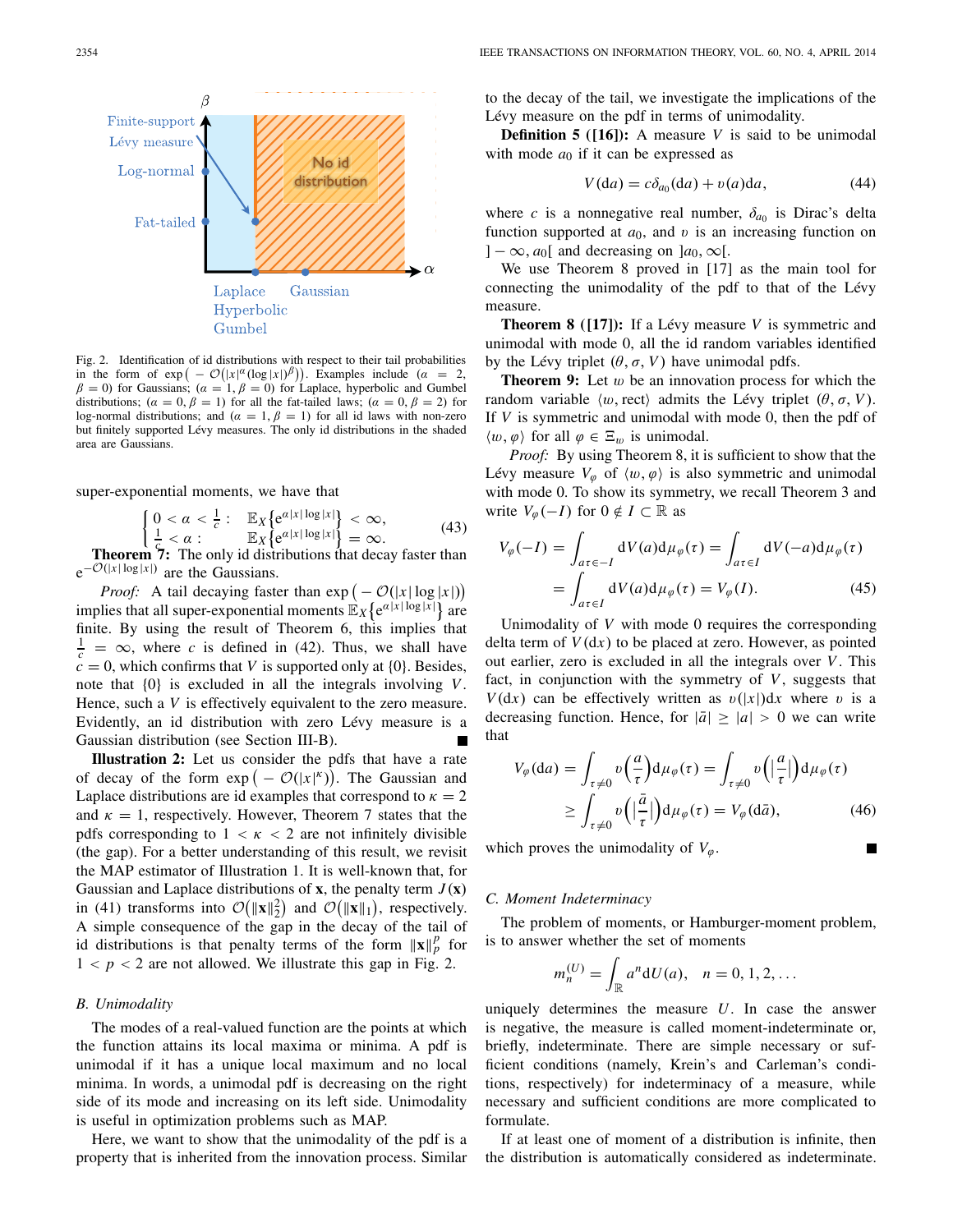AMINI AND UNSER: SPARSITY AND INFINITE DIVISIBILITY<br>Theorem 5 states that  $\langle w, \text{rect} \rangle$  and  $\langle w, \varphi \rangle$  for  $\varphi \in \bigcap_p L_p$  are equivalent in the sense of existing moments. Thus, if  $\langle w, \text{rect} \rangle$ is indeterminate by means of having infinite moments, the same applies to all  $\langle w, \varphi \rangle$ . However, when all the moments are finite, Theorem 5 does not settle the issue of in/determinacy.

**Theorem 10 ([18]):** An infinitely divisible distribution that corresponds to an indeterminate Lévy measure is itself indeterminate.

Next, we show that the indeterminacy of a Lévy measure and, consequently, of its associated probability distribution, is a property that is shared by all linear measurements of an innovation process.

**Theorem 11:** If the Lévy measure *V* of  $\langle w, \text{rect} \rangle$  is indeterminate, where  $w$  is an innovation process, then the distribution innovation process.<br> **Theorem 11:** If the Lévy measure V of  $\langle w, \text{rect} \rangle$ <br>
minate, where w is an innovation process, then the of  $\langle w, \varphi \rangle$  for all  $0 \neq \varphi \in \bigcap_p L_p$  is indeterminate.

*Proof:* By applying Theorem 3, we know that

$$
\int_{\mathbb{R}\setminus\{0\}} \bar{a}^n dV_{\varphi}(\bar{a}) = \int_{\mathbb{R}\setminus\{0\}} \int_{\mathbb{R}\setminus\{0\}} (a\tau)^n dV(a) d\mu_{\varphi}(\tau)
$$
\n
$$
= \Biggl( \underbrace{\int_{\mathbb{R}\setminus\{0\}} a^n dV(a)}_{m_n^{(V)}} \Biggr) \Biggl( \underbrace{\int_{\mathbb{R}\setminus\{0\}} \tau^n d\mu_{\varphi}(\tau)}_{m_n^{(\mu_{\varphi})}} \Biggr). \tag{47}
$$
\nSince  $\varphi \in \bigcap_p L_p$ , the moments  $\{m_n^{(\mu_{\varphi})}\}_{n=0}^{\infty}$  are all finite.

This implies a one-to-one mapping between the moments  ${m_n^{(V)}}_{n=0}^{\infty}$  and  ${m_n^{(V_\varphi)}}_{n=0}^{\infty}$  for a given  $\varphi \in \bigcap_{p} L_p$ . In other e moments  $\{m_n^{(\mu_\varphi)}\}_{n=0}^{\infty}$ <br>-one mapping between<br> $\underset{n=0}{\infty}$  for a given  $\varphi \in \bigcap$ words,  $\{m_n^{(V)}\}_n$  uniquely determines *V* if and only if  ${m_n^{(V_\varphi)}}_{n=0}^{\infty}$  uniquely determines  $V_\varphi$ . Hence, indeterminacy of *V* translates into indeterminacy of  $V_{\varphi}$ , which in turn establishes the indeterminacy of the distribution of  $\langle w, \varphi \rangle$ through Theorem 10.

## V. CONCLUSION

We considered an innovation-driven continuous-domain model from which we obtain linear measurements. Our goal was to identify the sparse/compressible distributions that can describe the distribution of such measurements. We showed that a common property of such distributions is infinite divisibility. One of the important implications of this property is the exclusion of all distributions that decay faster than Gaussians. Furthermore, we revealed a gap between the decay rate of Gaussian distributions and other id distributions.

The Lévy–Khinchine representation theorem characterizes all infinitely divisible distributions by means of a measure known as the Lévy measure. It was already known that many properties of infinitely divisible distributions can be expressed in terms of their Lévy measure. The contribution of this paper is to show that most of the higher-level properties of pdfs (finiteness of moments, rate of decay, and unimodality) are also preserved through linear measurements. For instance, if a model generates a compressible distribution in a particular measurement scheme, the distribution of all possible measurements would be compressible. Furthermore, this compressibility can be identified a priori through the Lévy measure associated with the innovation process.

#### APPENDIX A

## RANDOM PROCESSES VIA CHARACTERISTIC FUNCTIONALS

A given functional over the space  $\Xi$  defines a probability measure on the algebraic or topological (continuous) dual of  $\Xi$  (the set of realizations) if the functional satisfies certain conditions. The two main results are the Kolmogorov extension theorem [19] and the Bochner–Minlos theorem [20]. For suitable characteristic functionals, the Kolmogorov extension theorem demonstrates the existence of a random process supported over the algebraic dual of  $\Xi$ , while the Bochner–Minlos theorem narrows down the support to the continuous dual of  $\Xi$ , provided that the latter space is nuclear.

**Theorem 12 (Bochner–Minlos [20]):** Let  $\Xi$  be a nuclear space over  $\mathbb R$  and  $C : \Xi \mapsto \mathbb C$  be a continuous functional. If  $C(0) = 1$  and *C* is semipositive-definite, then *C* is the characteristic functional of a unique random process supported on the continuous dual of  $\Xi$  denoted by  $\Xi'$ . Semipositive definiteness of *C* means that, for any positive integer *k* and for all  $z_1, \ldots, z_K \in \mathbb{C}$  and  $\varphi_1, \ldots, \varphi_K \in \Xi$ , the value

$$
\sum_{k_1,k_2=1}^K z_{k_1} \bar{z}_{k_2} C(\varphi_{k_1} - \varphi_{k_2})
$$

is real and nonnegative.

The function space  $\Xi$  of the characteristic functionals considered in this paper is the intersection of  $L_p$  spaces. Such spaces are not nuclear, thus, the Bochner–Minlos theorem does not apply. However, the Kolmogorov extension theorem [19] implies that the functional *C* defines a random process over the algebraic dual of  $\Xi$  represented as  $\Xi^*$ . Additionally, *C* gives rise to a cylinder set measure (a quasi-measure) over  $E'$  (continuous dual). This quasi-measure is equivalent to a random process as long as finite-dimensional pdfs are considered. The key observation for our purpose is that the Schwartz space *S* of rapidly decreasing functions is a nuclear space which is included in all  $L_p$  spaces. In terms of duals, this translates into  $\Xi' \subset S' \subset \Xi^*$ . The Bochner–Minlos theorem therefore guarantees that a random process over  $\Xi^*$  is indeed supported over  $S'$  (the space of tempered distributions).

#### APPENDIX B

# PROOF OF LEMMA 3

We first decompose *g* into three components as

$$
g(\omega) = j \underbrace{\int_{|a| < 1} (\sin(a\omega) - a\omega) dV(a)}_{\hat{g}_3(\omega)}
$$
\n
$$
+ j \underbrace{\int_{|a| \ge 1} \sin(a\omega) dV(a) - 2 \underbrace{\int_{\mathbb{R} \setminus \{0\}} \sin^2 \left(\frac{a\omega}{2}\right) dV(a)}_{\hat{g}_3(\omega)}.
$$
\n(48)

Our next step is to upperbound each term separately. For this purpose, note that  $|\sin(x)| \le |x|$  and  $|\sin(x)| \le 1$ . Hence, for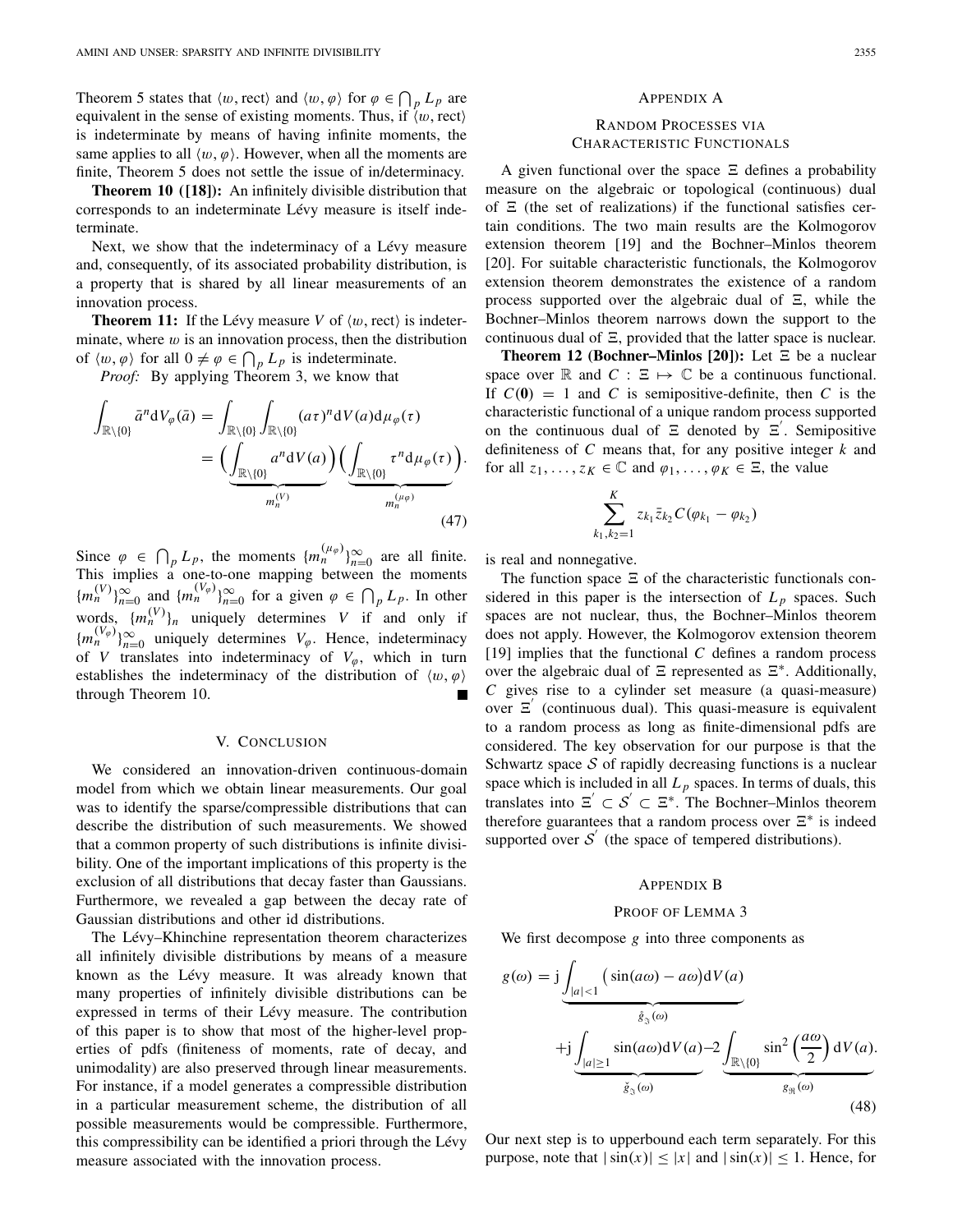all  $a \in [0, 1]$ , we conclude that  $|\sin(x)| \le \min(1, |x|) \le |x|^a$ . In addition, since *V* is (*m*, *M*)-bounded, we have that

$$
\int_{|a|<1}|a|^M\mathrm{d}V(a)<\infty,\quad\int_{|a|\geq1}|a|^m\mathrm{d}V(a)<\infty.
$$

1) In case *V* is symmetric, due to the odd symmetry of the integrand, we conclude that  $\hat{g}_3 \equiv 0$ . For asymmetric measures, we continue as *g*  $\alpha$  is symmetric, due to the odd tegrand, we conclude that  $\dot{g}_3 \equiv 0$ . Fore, we continue as  $\dot{g}_3(\omega) = -\int a\omega(1 - \text{sinc}(a\omega))$ 

$$
\mathring{g}_3(\omega) = -\int_{|a|<1} a\omega \big(1 - \mathrm{sinc}(a\omega)\big) \mathrm{d}V(a), \quad (49)
$$

where  $\operatorname{sinc}(x) = \frac{\sin(x)}{x}$ . We further know that  $|\text{sinc}(x)| \leq 1$  and  $0 \leq 1 - \text{sinc}(x) \leq |x|$ . The latter is obtained by observing that  $|x| \ge \sin^2(x/2)$ , which confirms that the function  $|x|^2 + \sin|x| - |x|$  is increasing with respect to |*x*|. The two inequalities for sinc lead to  $|1-\text{sinc}(x)| \le \min(2, |x|)$ . Thus, we can bound  $\hat{g}_3(\omega)$  as  $|\hat{g}_3(\omega)| \le \int |a\omega| \cdot |1 - \text{sinc}(a\omega)| dV(a)$  $|1-\text{sinc}(x)| \le \min(2, |x|)$ . Thus, we can bound  $\hat{g}_3(\omega)$  as

$$
\left| \hat{g}_{\mathfrak{J}}(\omega) \right| \leq \int_{|a| < 1} |a\omega| \cdot |1 - \operatorname{sinc}(a\omega)| \, dV(a)
$$
\n
$$
\leq \int_{|a| < 1} |a\omega| \min(2, |a\omega|) dV(a)
$$
\n
$$
\leq \int_{|a| < 1} |a\omega|^{M} dV(a)
$$
\n
$$
= |\omega|^{M} \underbrace{\int_{|a| < 1} |a|^{M} dV(a)}_{< \infty}, \tag{50}
$$

where we used  $\min(2, |x|) \le |x|^{M-1}$ , which is justified by  $1 \leq M \leq 2$  for asymmetric Lévy measures.

2) Similar to  $\hat{g}_3$ , we have that  $\hat{g}_3 \equiv 0$  for symmetric Lévy<br>measures *V*. We can write that<br> $|\hat{g}_3(\omega)| \le \int |\sin(a\omega)| dV(a)$ measures *V* . We can write that

$$
\left| \check{g}_{\mathfrak{A}}(\omega) \right| \leq \int_{|a| \geq 1} |\sin(a\omega)| dV(a)
$$
  
\n
$$
\leq \int_{|a| \geq 1} |a\omega|^m dV(a)
$$
  
\n
$$
\leq |\omega|^m \underbrace{\int_{|a| \geq 1} |a|^m dV(a)}_{\leq \infty}, \qquad (51)
$$

where we used  $0 \leq m \leq 1$  for asymmetric Lévy measures.

3) We employ a trigonometric rule to simplify  $g_{\Re}$  as *gonometric rule to s* 

Since we used 
$$
0 \leq m \leq 1
$$
 for asymptotic zero.

\nsurves.

\nempty a trigonometric rule to simplify  $g_{\mathfrak{R}}$  as

\n
$$
|g_{\mathfrak{R}}(\omega)| = 2 \int_{\mathbb{R}\setminus\{0\}} \sin^2\left(\frac{a\omega}{2}\right) dV(a)
$$

\n
$$
\leq 2 \int_{\mathbb{R}\setminus\{0\}} \min\left(1, \left|\frac{a\omega}{2}\right|^2\right) dV(a)
$$

\n
$$
\leq 2 \int_{\mathbb{R}\setminus\{0\}} \min\left(\left|\frac{a\omega}{2}\right|^m, \left|\frac{a\omega}{2}\right|^M\right) dV(a)
$$

\n
$$
\leq 2 \left(\frac{|\omega|^m}{2^m} + \frac{|\omega|^M}{2^M}\right)
$$

\n
$$
\times \underbrace{\int_{\mathbb{R}\setminus\{0\}} \min(|a|^m, |a|^M) dV(a)}_{\leq \infty}
$$

Finally, we combine the individual upperbounds using the triangular inequality, which completes the proof.

## APPENDIX C

## PROOF OF THEOREM 3

Recalling (3) and Theorem 2, we obtain the characteristic function of  $X_{\varphi}$  as d Theorem 2, we obtain the chara<br> $\sum_{w}^{\infty}(\omega\varphi) = \exp\left(\int f(\omega\varphi(\tau))d\tau\right)$ 

$$
\hat{p}_{X_{\varphi}}(\omega) = \widehat{\mathscr{P}}_{\omega}(\omega \varphi) = \exp \left( \int_{\mathbb{R}^d} f(\omega \varphi(\tau)) d\tau \right). \tag{53}
$$

Similar to (31) we can write that

$$
\int_{\mathbb{R}^d} f(\omega \varphi(\tau)) \mathrm{d}\tau = j\theta_{1,\varphi} \omega - \frac{\sigma_\varphi^2}{2} \omega^2 + g_\varphi(\omega), \qquad (54)
$$

where

$$
\begin{cases}\n\theta_{1,\varphi} = \theta \int_{\mathbb{R}^d} \varphi(\tau) d\tau, \\
\sigma_{\varphi}^2 = \sigma^2 \int_{\mathbb{R}^d} \varphi^2(\tau) d\tau, \\
g_{\varphi}(\omega) = \int_{\mathbb{R}^d} g(\omega \varphi(\tau)) d\tau.\n\end{cases}
$$
\n(55)

The upperbound on *g* imposed by Lemma 3 indicates that  $g_{\varphi}(\omega)$  is finite for all  $\omega$ . We simplify  $g_{\varphi}$  by rewriting it as

$$
g_{\varphi}(\omega) = \int_{\mathbb{R}^d} \int_{\mathbb{R}\setminus\{0\}} \left(e^{ja\omega\varphi(\tau)} - 1 - ja\omega\varphi(\tau)\mathbb{1}_{|a| < 1}(a)\right) dV(a) d\tau
$$
\n
$$
= \bar{g}_{\varphi}(\omega) + j\omega\theta_{2,\varphi},\tag{56}
$$

where

$$
\bar{g}_{\varphi}(\omega) = \int_{\mathbb{R}^d} \int_{\mathbb{R}\setminus\{0\}} \left( e^{ja\omega\varphi(\tau)} - 1 - ja\omega\varphi(\tau) 1_{|a\varphi(\tau)| < 1}(a) \right) dV(a) d\tau \tag{57}
$$

and

$$
\theta_{2,\varphi} = \int_{\mathbb{R}^d} \int_{\mathbb{R}\setminus\{0\}} a\varphi(\tau) \Big(1_{|a\varphi(\tau)|<1} (a) - 1_{|a|<1} (a) \Big) dV(a) d\tau.
$$
\n(58)

In (57), the integration parameter  $\tau$  is used only as the input argument of  $\varphi$ . Consequently,  $\varphi(\tau)$  can be replaced with its amplitude distribution measure  $\mu_{\varphi}$ . On the other hand, whenever  $\varphi(\tau) = 0$  the integrand in (57) is also zero. Thus, those values of  $\tau$  for which  $\varphi(\tau) = 0$  do not contribute in the integral. In summary, we can rewrite (57) as

$$
\bar{g}_{\varphi}(\omega) = \int_{\mathbb{R}\setminus\{0\}} \int_{\mathbb{R}\setminus\{0\}} \left(e^{ja\omega\bar{\tau}} - 1 - ja\omega\bar{\tau}1_{|a\bar{\tau}|<1}(a)\right) dV(a) d\mu_{\varphi}(\bar{\tau})
$$

$$
= \int_{\mathbb{R}\setminus\{0\}} \left(e^{ja\omega} - 1 - ja\omega1_{|\bar{a}|<1}(\bar{a})\right) dV_{\varphi}(\bar{a}), \tag{59}
$$

(52)  $V_{\varphi}$  (Requirement (12)) implies the finiteness of  $\bar{g}_{\varphi}$  through where we used the change of variables  $\bar{a} = a\bar{\tau}$ . Equations (54)–(59) suggest  $(\theta_{1,\varphi} + \theta_{2,\varphi}, \sigma_{\varphi}, V_{\varphi})$  as the Lévy triplet of  $X_\varphi$ , provided that  $\theta_{2,\varphi}$  is finite and  $V_\varphi$  satisfies the requirement  $(12)$ . Note that the  $(0, 2)$ -boundedness of Lemma 3. This establishes the finiteness of  $\theta_{2,\varphi}$ , since the finiteness of  $g_{\varphi}$  is guaranteed by Theorem 2. Thus, to prove that  $X_{\varphi}$  is infinitely divisible with the suggested Lévy triplet, it suffices to show that  $V_{\varphi}$  is (0, 2)-bounded. Instead, we prove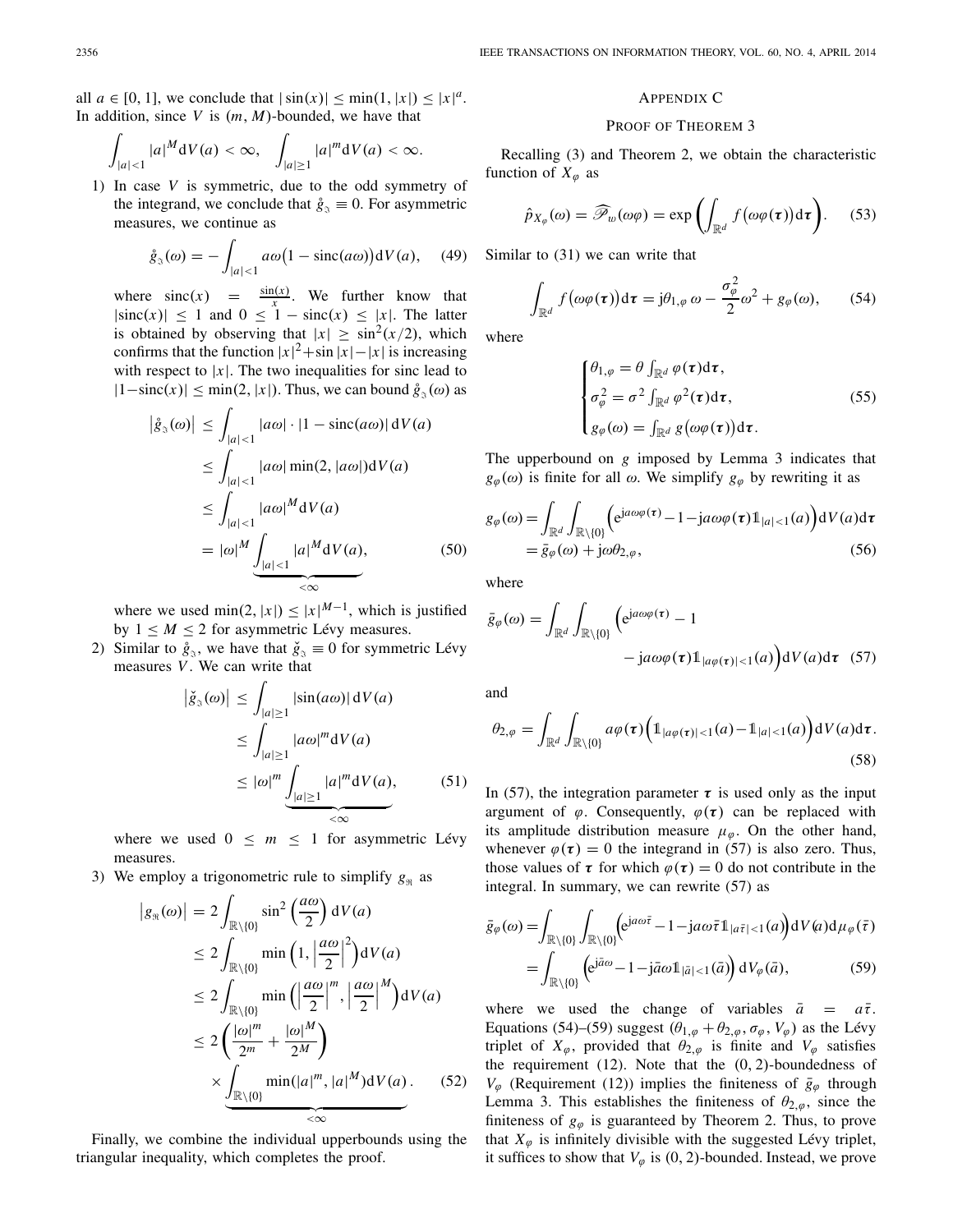a stronger statement: if *V* is  $(p_1, p_2)$ -bounded, then  $V_\varphi$  is also (*p*1, *p*2)-bounded. Specifically,

$$
\int_{\mathbb{R}\setminus\{0\}} \min(|\bar{a}|^{p_1}, |\bar{a}|^{p_2}) dV_{\varphi}(\bar{a})
$$
\n
$$
= \int_{\mathbb{R}\setminus\{0\}} \int_{\mathbb{R}\setminus\{0\}} \min(|\bar{a}\bar{\tau}|^{p_1}, |\bar{a}\bar{\tau}|^{p_2}) dV(\bar{a}) d\mu_{\varphi}(\bar{\tau})
$$
\n
$$
\leq \int_{\mathbb{R}\setminus\{0\}} (|\bar{\tau}|^{p_1} + |\bar{\tau}|^{p_2}) \min(|\bar{a}|^{p_1}, |\bar{a}|^{p_2}) dV(\bar{a}) d\mu_{\varphi}(\bar{\tau})
$$
\n
$$
= (||\varphi||_{p_1}^{p_1} + ||\varphi||_{p_2}^{p_2}) \underbrace{\int_{\mathbb{R}\setminus\{0\}} \min(|\bar{a}|^{p_1}, |\bar{a}|^{p_2}) dV(\bar{a})}_{\leq \infty}.
$$
\n(60)

To complete the proof of Theorem 3, we establish the converse statement: if  $V_{\varphi}$  is  $(p_1, p_2)$ -bounded and  $\varphi \in \Xi \setminus \{0\}$ , then *V* is also  $(p_1, p_2)$ -bounded, since

$$
\int_{\mathbb{R}\setminus\{0\}} \min(|a|^{p_1}, |a|^{p_2}) dV(a)
$$
\n
$$
\leq \frac{\int_{\mathbb{R}\setminus\{0\}} \int_{\mathbb{R}\setminus\{0\}} \min(|a\bar{\tau}|^{p_1}, |a\bar{\tau}|^{p_2}) dV(a) d\mu_{\varphi}(\bar{\tau})}{\int_{\mathbb{R}\setminus\{0\}} \min(|\bar{\tau}|^{p_1}, |\bar{\tau}|^{p_2}) d\mu_{\varphi}(\bar{\tau})}
$$
\n
$$
= \frac{\int_{\mathbb{R}\setminus\{0\}} \min(|\bar{a}|^{p_1}, |\bar{a}|^{p_2}) dV_{\varphi}(\bar{a})}{\int_{\mathbb{R}\setminus\{0\}} \min(|\bar{\tau}|^{p_1}, |\bar{\tau}|^{p_2}) d\mu_{\varphi}(\bar{\tau})}.
$$
\n(61)

The numerator in (61) is finite since  $V_{\varphi}$  is assumed to be (*p*1, *p*2)-bounded. The integrand in the denominator is also positive and the integral is nonzero because of  $\varphi \neq 0$ . The boundedness of the denominator is readily confirmed by

$$
\int_{\mathbb{R}\setminus\{0\}} \min(|\bar{\tau}|^{p_1}, |\bar{\tau}|^{p_2}) d\mu_{\varphi}(\bar{\tau}) \le \min(\|\varphi\|_{p_1}^{p_1}, \|\varphi\|_{p_2}^{p_2}). \quad (62)
$$

#### APPENDIX D

#### PROOF OF THEOREM 5

According to Theorem 3, for all  $\varphi \in \Xi_w$  the random variable  $\langle w, \varphi \rangle$  is infinitely divisible. Let *V* and  $V_{\varphi}$  denote the Lévy measures of  $\langle w, \text{rect} \rangle$  and  $\langle w, \varphi \rangle$ , respectively. By using Lemma 4, we reformulate the claim in Theorem 5 as *p*,  $\varphi$  is infinitely division-<br>sures of  $\langle w, \text{rect} \rangle$  and  $\langle w, \text{rect} \rangle$  and  $\langle w, \text{rect} \rangle$ <br> $\psi$   $dV(a) < \infty \iff$ 

$$
\int_{|a|\geq 1} |a|^p \mathrm{d}V(a) < \infty \iff \int_{|\bar{a}|\geq 1} |\bar{a}|^p \mathrm{d}V_{\varphi}(\bar{a}) < \infty. \tag{63}
$$

We apply Theorem 3 to rewrite the integral against the measure  $V_{\varphi}$  in the form

$$
\int_{|\bar{a}| \ge 1} |\bar{a}|^p \, \mathrm{d}V_{\varphi}(\bar{a}) = \int_{|\bar{a}| \ge 1} |\bar{a}|\bar{a}|^p \, \mathrm{d}V(\bar{a}) \, \mathrm{d}\mu_{\varphi}(\tau)
$$
\n
$$
= \int_{\mathbb{R}\setminus\{0\}} |\tau|^p \left( \int_{|\bar{a}| > \frac{1}{|\tau|}} |\bar{a}|^p \, \mathrm{d}V(\bar{a}) \right) \mathrm{d}\mu_{\varphi}(\tau). \tag{64}
$$

This yields

$$
\int_{|\bar{a}| \ge 1} |\bar{a}|^p \, \mathrm{d}V_{\varphi}(\bar{a}) \le \int_{\mathbb{R} \setminus \{0\}} |\tau|^p \, \mathrm{d}\mu_{\varphi}(\tau) \cdot \int_{|a| \ge 1} |a|^p \, \mathrm{d}V(a) \\
+ \int_{|\tau| \ge 1} |\tau|^p \int_{\frac{1}{|\tau|} \le |a| \le 1} |a|^p \, \mathrm{d}V(a) \, \mathrm{d}\mu_{\varphi}(\tau).
$$
\n(65)

Note that  $\int_{\mathbb{R}\setminus\{0\}} |\tau|^p \, \mathrm{d}\mu_\varphi(\tau) = \|\varphi\|_p^p$  and

$$
\int_{\frac{1}{|\tau|} \le |a| \le 1} |a|^p \, dV(a) \le \frac{1}{|\tau|^{p_2}} \int_{\frac{1}{|\tau|} \le |a| \le 1} |a|^2 \, dV(a)
$$
\n
$$
\le \frac{1}{|\tau|^{p_2}} \underbrace{\int_{\mathbb{R} \setminus \{0\}} \min(1, |a|^2) \, dV(a)}_{c_V}
$$
\n
$$
= \frac{c_V}{|\tau|^{p_2}}, \tag{66}
$$

where  $p_2 = \min(0, p - 2)$ . Hence,

$$
\begin{aligned}\n\int_{|\bar{a}| \ge 1} |\bar{a}|^p \, \mathrm{d}V_{\varphi}(\bar{a}) \\
&\le \| \varphi \|_p^p \int_{|a| \ge 1} |a|^p \, \mathrm{d}V(a) + c_V \| \varphi \|_{\max(2, p)}^{\max(2, p)}. \tag{67}\n\end{aligned}
$$
\nThis proves that

\n
$$
\int |a|^p \, \mathrm{d}V(a) < \infty \Rightarrow \int | \bar{a}|^p \, \mathrm{d}V_{\varphi}(\bar{a}) < \infty. \tag{68}
$$

This proves that

$$
\int_{|a|\geq 1} |a|^p \mathrm{d}V(a) < \infty \Rightarrow \int_{|\bar{a}|\geq 1} |\bar{a}|^p \mathrm{d}V_\varphi(\bar{a}) < \infty. \quad (68)
$$

Next, we prove the converse statement. The assumption  $\varphi \neq 0$  necessitates the existence of  $0 < T \leq 1$  such that U<sub>|a|≥1</sub>  $J_{|\bar{a}| \ge 1}$   $J_{|\bar{a}| \ge 1}$ <br>
Next, we prove the converse statement. The assumption φ ≠ 0 necessitates the existence of 0 < *T* ≤ 1 such that  $\|\varphi\|_{p,(T)}^p = \int_{|\tau| \ge T} |\tau|^p d\mu_{\varphi}(\tau)$  is strictly positive. Thi us bound  $(64)$  as

$$
\int_{|\bar{a}| \ge 1} |\bar{a}|^p \, dV_\varphi(\bar{a})
$$
\n
$$
\ge \int_{|\tau| \ge T} |\tau|^p \, d\mu_\varphi(\tau) \cdot \int_{|a| \ge \frac{1}{T}} |a|^p \, dV(a)
$$
\n
$$
= \|\varphi\|_{p,(T)}^p \bigg( \int_{|a| \ge 1} |a|^p \, dV(a) - \int_{1 \le |a| \le \frac{1}{T}} |a|^p \, dV(a) \bigg)
$$
\n
$$
\ge \|\varphi\|_{p,(T)}^p \bigg( \int_{|a| \ge 1} |a|^p \, dV(a) - \frac{c_V}{|T|^p} \bigg), \tag{69}
$$

which completes the proof.

#### ACKNOWLEDGMENT

The authors would like to thank J. Ward, C. Vonesch, and P. Thévenaz for their constructive comments.

#### **REFERENCES**

- [1] A. Amini, M. Unser, and F. Marvasti, "Compressibility of deterministic and random infinite sequences," *IEEE Trans. Signal Process.*, vol. 59, no. 11, pp. 5193–5201, Nov. 2011.
- [2] R. Gribonval, V. Cevher, and M. E. Davies, "Compressible distributions for high-dimensional statistics," *IEEE Trans. Inf. Theory*, vol. 58, no. 8, pp. 5016–5034, Aug. 2012.
- [3] M. Unser, P. Tafti, and Q. Sun, "A unified formulation of Gaussian vs. sparse stochastic processes—Part I: Continuous-domain theory," 2011 [Online]. Available: arXiv:1108.6150
- [4] M. Unser, P. Tafti, A. Amini, and H. Kirshner, "A unified formulation of Gaussian vs. sparse stochastic processes—Part II: Discrete-domain theory," 2011 [Online]. Available: arXiv:1108.6152
- [5] J. S. Turek, I. Yavneh, M. Protter, and M. Elad, "On MMSE and MAP denoising under sparse representation modeling over a unitary dictionary," *IEEE Trans. Signal Process.*, vol. 59, no. 8, pp. 3526–3535, Aug. 2011.
- [6] K. Sato, *Lévy Processes and Infinitely Divisible Distributions*. Boston, MA, USA: Chapman & Hall, 1994.
- [7] A. N. Kolmogorov, "La transformation de Laplace dans les espaces linéaires," *C. R. Acad. Sci. Paris*, vol. T200, pp. 1717–1718, Jan./Feb. 1935.